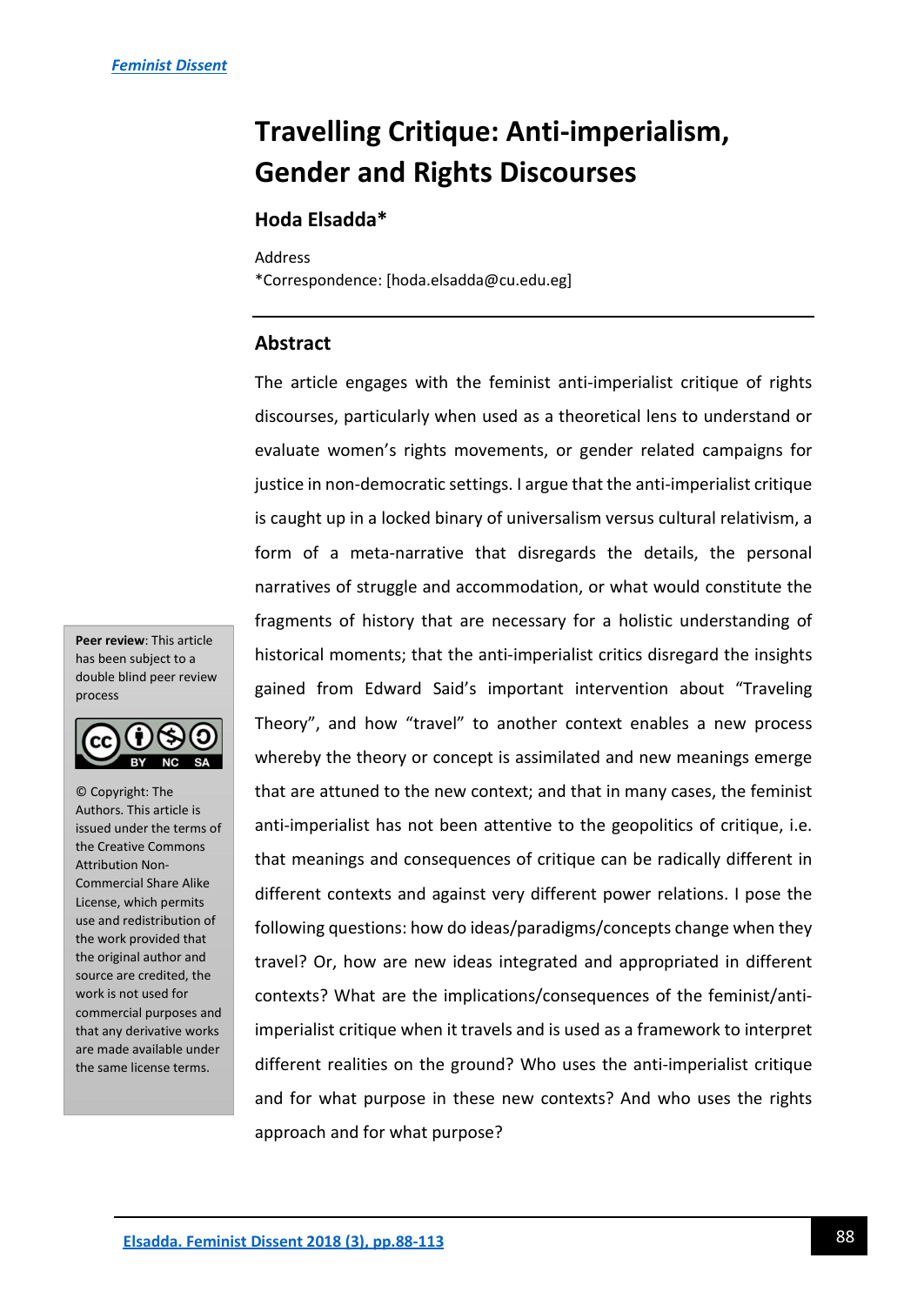*Keywords: Anti-imperialism, Arab women, women's movements, rights discourses, traveling theory, gender justice.* 

## **Introduction**

The use and abuse of rights-based approaches to furthering social justice in general, and gender justice in particular, has been the subject of much debate and contestation in feminist scholarship. Across postcolonial, development, and gender studies, critics have debated the positive and negative manifestations of the politics of rights. The key arguments against "rights talk" have been: that human rights discourses are universalist and Eurocentric (Rajagopal, 2008); that they put undue focus on the rights of the individual at the expense of the rights of the community (Baxi, 2006); that they often divert attention from the pressing needs of women (Hodgson 2011); that they are too focused on political rights and push aside social and economic rights (An-Naim, 2014); that human rights are espoused by elites aligned with globalisation projects and identifying with western paradigms (Mutua, 2001); that the liberal feminist over focus on legal reform and relative disregard of societal norms and power structures has often undermined good laws or even led to results not necessarily in the interests of women; that rights discourses aim to monopolise political spaces and hence impede the realisation of 'other kinds of political projects … [that] may offer a more appropriate and far-reaching remedy for injustice' (Brown 2004, pp. 461-2); that they constitute a form of imperialist dominance (Cornwall and Molyneux, 2006; Abu-Lughod, 2013).

All of the above critiques have a solid basis in theory and practice. Needless to say, advocates for using a rights framework acknowledge the validity of the above critiques but warn against the danger of throwing the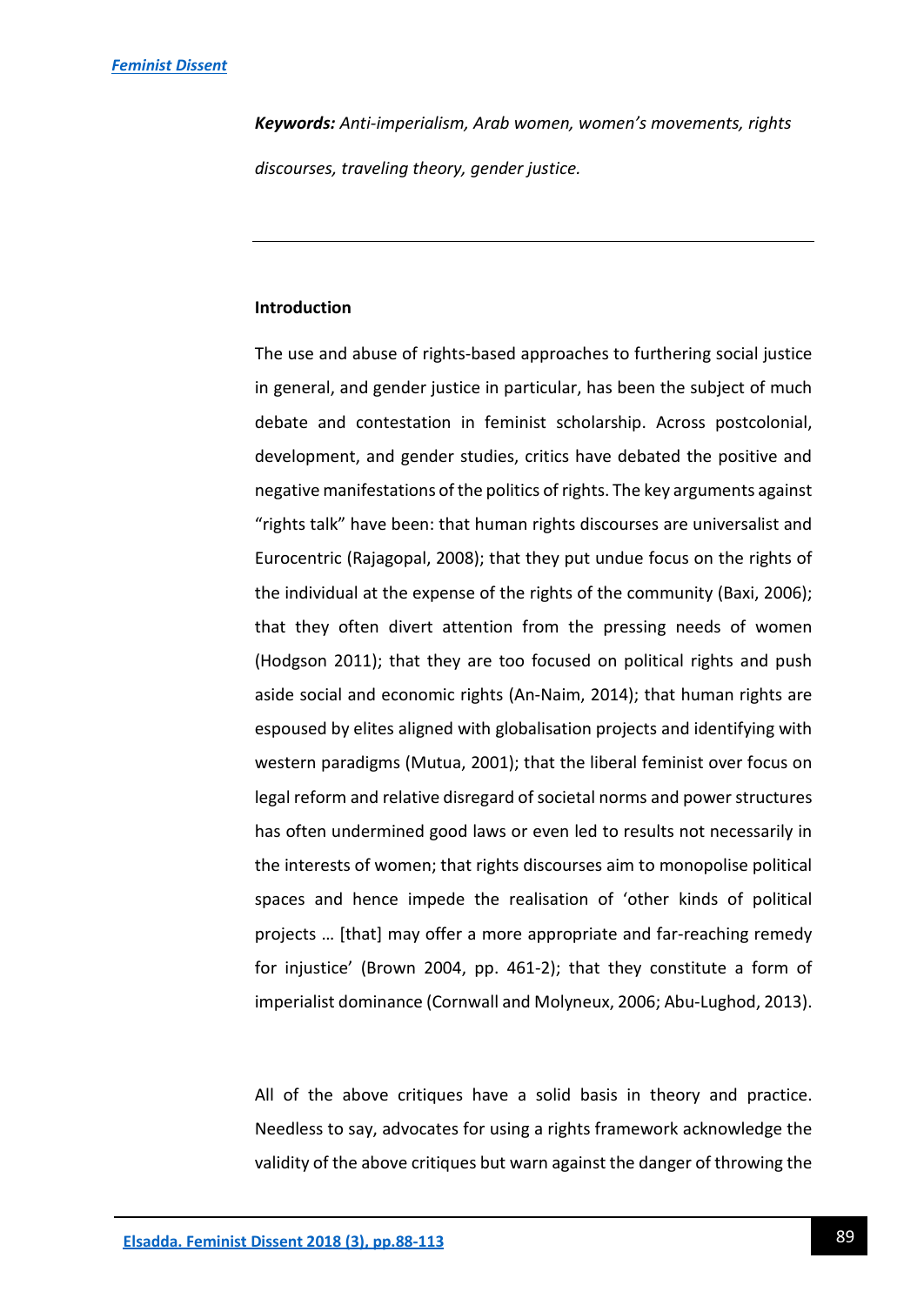baby out with the bathwater. And just as there is a significant amount of scholarship that critiques the rights paradigm in activism, there is an equally significant amount of scholarship that engages with those critiques. In the field of critical legal theory, scholars are addressing the issue of how legal litigation is empowering mobilisation and social movements in lieu of focusing on whether or not using the law matters (Boutcher and Chua, 2018). Lynn Stephen uses empirical data to demonstrate how rights discourses have been assimilated and reworked in new contexts to respond to local needs and questions. The Oaxaca social movement in Mexico appropriated rights discourses and enabled the production of 'a gendered local vernacular of rights talk' that became accessible to both men and women (Stephen, 2011). In a similar vein, Claret Vargas has argued that rights discourses can be redefined and adapted 'as a tactic for subaltern self-actualization' (Vargas 2012, p. 3).

Critics have also pointed out that rights discourses are sometimes the only viable option for the marginalised and oppressed at a particular juncture to allow them entry into the political arena. For example in Egypt, Mona El-Ghobashy has argued that the internationalisation of the political regime in Egypt in the 1990s and its endorsement of human rights conventions and treaties in order to enter the club of civilised nations, was one of the factors that gave human rights activists, feminists and ordinary citizens 'unexpected political leverage in their asymmetric share of public power with the executive' (El-Ghobashy 2008, p. 1593). UN conferences and commissions have become sites of struggle and contestation between state actors and non-state actors who use the language of rights and rule of law to lobby their governments and enforce compliance with international law. In many cases, rights discourses become very powerful discursive tools for reemphasising local values as well as aspirations that are reinforced by reference to international standards and mechanisms. In general, critics who emphasise the value of rights discourses in non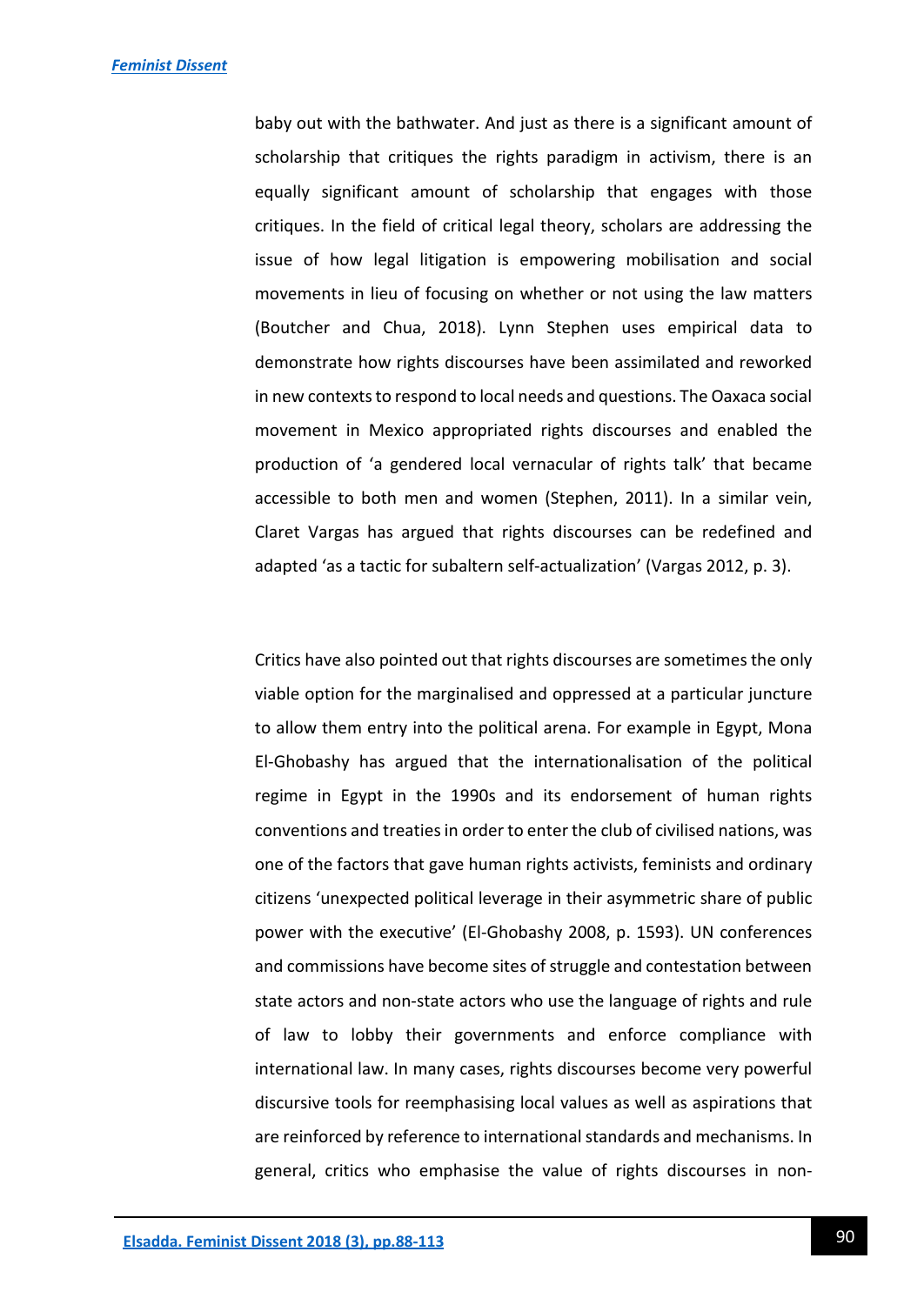Western contexts approach 'international human rights doctrines and resolutions as spheres of contention, sets of signifying practices and repertoires of tools that have no 'ideal form' or singular direction of dissemination, nor one meaning or legacy that would maintain them as exclusive property of the West' (Amar 2011, p. 304).

In this paper I will engage with the feminist anti-imperialist critique of rights discourses, particularly when used as a theoretical lens to understand or evaluate women's rights movements, or gender related campaigns for justice in non-democratic settings. The anti-imperialist critique of rights regimes is premised on two key ideas. The first questions 'the political legitimacy of a western-inspired agenda of liberal rights and its fit, or lack of fit, with existing rights regimes and practices in different cultural contexts' (Cornwall and Molyneux 2006, pp. 1178-77); the second foregrounds the potential, and actual, propensity of rights discourses to be abused by imperial powers to justify imperialist agendas (Cornwall and Molyneux, 2006; Abu-Lughod, 2013). Regarding this last point, critics always refer to how the banner of safeguarding women's rights was used by the US to justify the invasion of Afghanistan and Iraq.

My argument will be grounded in the following propositions: that the antiimperialist critique is caught up in a locked binary of universalism versus cultural relativism, a form of a meta-narrative that disregards the details, the personal narratives of struggle and accommodation, or what would constitute the fragments of history that are absolutely necessary for a holistic understanding of historical moments. Secondly, that the antiimperialist critics disregard the insights gained from Edward Said's important intervention on 'Traveling Theory', and how 'travel' to another context enables a new process whereby the theory or concept is assimilated and new meanings emerge. Thirdly, that in many cases, the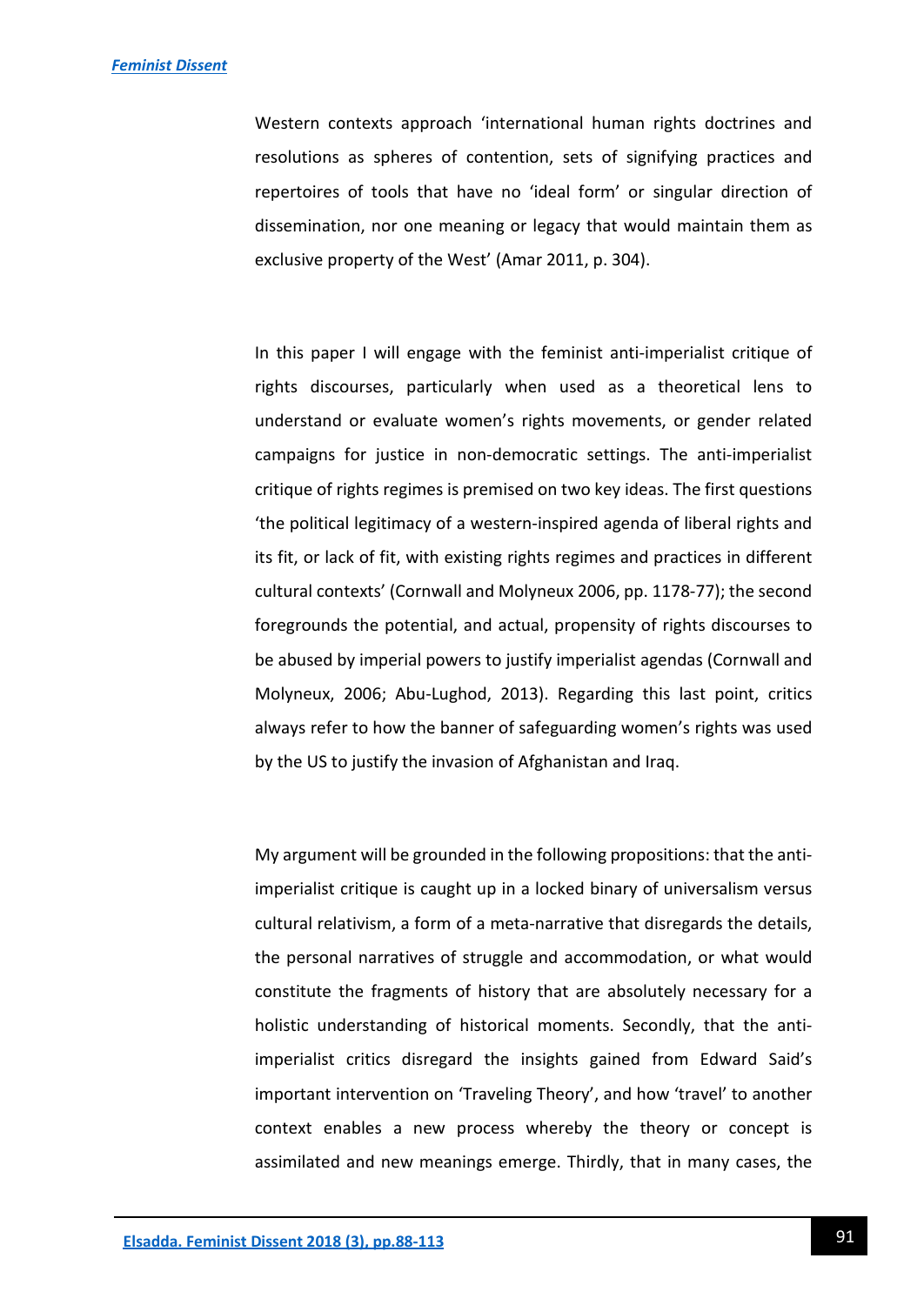feminist anti-imperialist has not been attentive to the geopolitics of critique, i.e. that meanings and consequences of critique can be radically different in different contexts and against very different power relations. I pose the following questions: how do ideas/paradigms/concepts change when they travel? Or, how are new ideas integrated and appropriated in different contexts? What are the implications/consequences of the feminist/anti-imperialist critique when it travels and is used as a framework to interpret different realities on the ground? Who uses the anti-imperialist critique and for what purpose in these new contexts? And who uses the rights approach and for what purpose?

My engagement with the feminist anti-imperialist critique is shaped by my position as an academic, a feminist and an activist for women's rights in Egypt. As an academic in the Department of English Language and Literature at Cairo University, I have taught courses in postcolonial literature and facilitated numerous discussions and debates about colonial representations of Arab women and men, exposing the trope of saving Muslim women from Muslim men, and the abuse and manipulation of cultural practices out of context to justify colonial interventions and domination. As an academic at the University of Manchester for a few years (from 2005-2011), I became even more aware of the legacy of colonial mis/representations and discourses about the status of Muslim and Arab women and their re-emergence in new forms to feed Islamophobia and justify imperialist interventions in the 21st century. Yet at the same time, and as a feminist with strong links to the Arab women's movement, I have been deeply concerned about the extent to which this manipulation of women's issues becomes a weapon to silence women's rights advocates in Arab countries and prohibits them from engaging critically with their societies under the pretext that any criticism of social ills can and will be used by imperialists to defame Arab culture and justify military and political interventions. The question was and remains: how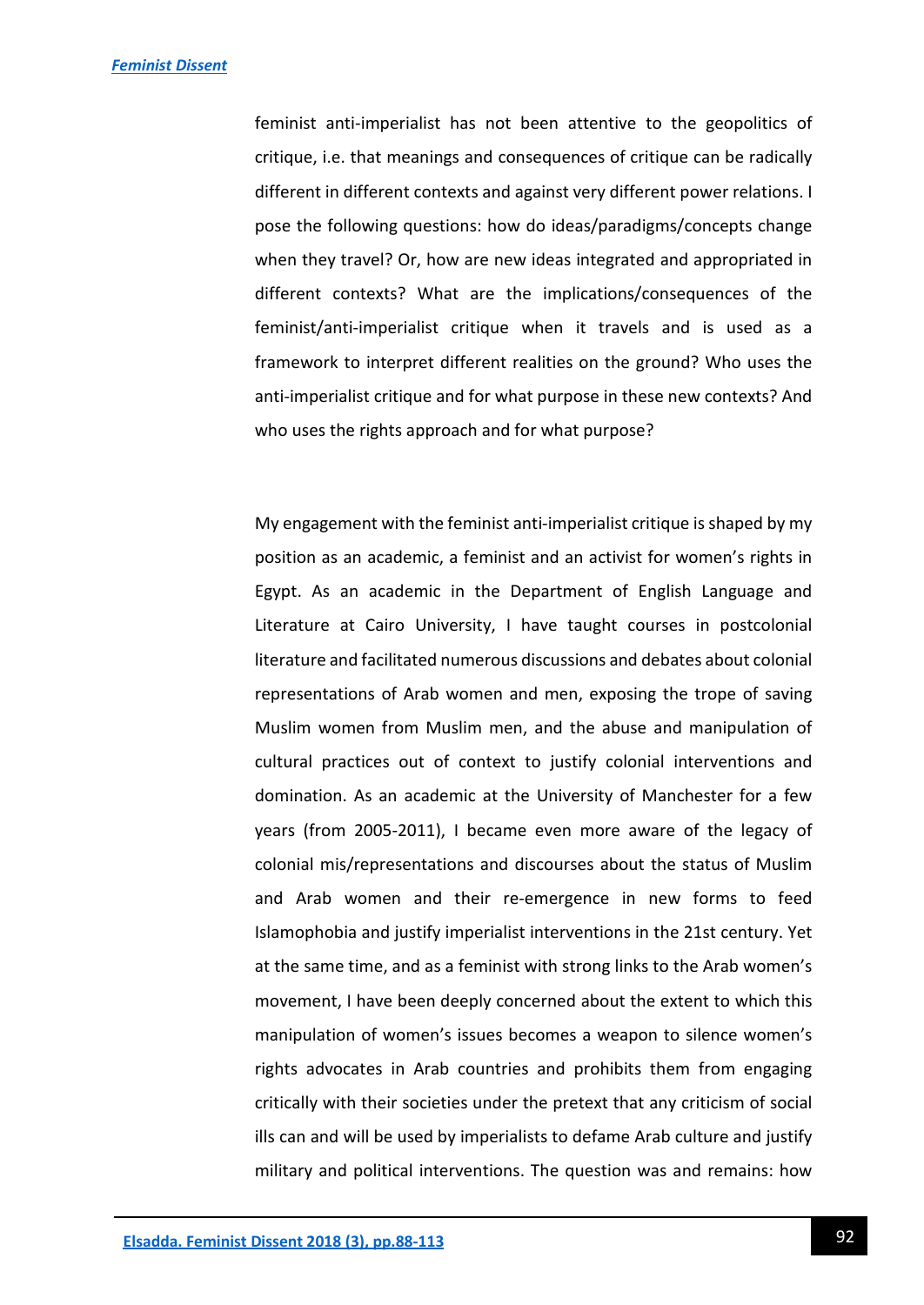can we as Arab feminists expose misogynistic practices and ideas in our own societies whilst avoiding having our voice taken out of context and manipulated to consolidate imperialist prejudices and stereotypes about our societies? In the aftermath of Arab revolutions in 2011, new spaces have opened up, and new ventures and initiatives have become possible, hence enabling feminist voices to rise and be heard. As the voices of feminists have become louder and clearer, the conservative campaign against them has gained momentum and the same old accusations about feminists being part of an imperialist project, are repeated. What I describe as a conservative campaign consists of very unlikely allies: state actors keen on discrediting social and political rights movements that have been gaining strength in the post-revolutionary phase and challenging their authority; and religious extremists, advocates of political Islam on ideological grounds who consider women's rights agendas as tantamount to an assault on cultural values and norms. These conservative voices use the exact same arguments put forward by feminist anti-imperialists to discredit and undermine women rights activists. The intensity of the confrontation has made three things very clear to me. First, the language of rights is extremely powerful not only in confrontations with state actors, but as a means of engagement and advocacy with ordinary men and women. In Arabic the word for 'right' is *al-haq* (plural *huquq*), extremely powerful on more than one level. In addition to usage comparable to its English equivalent, *al-haq* is also one of the names of God in Islam. Moreover, the Faculty of Law in Egypt is literally called *kuliyyat al-huquq* (Faculty of Rights), a consolidation of the link between law and rights. The language of rights resonates deeply and at more than one level with local communities. Second, the fact that words or the language of rights as used in local contexts can be appropriated and abused in global contexts should not result in silencing activists who engage critically with their societies and cultures. In fact, local and global campaigns that seek to stigmatise our culture for their own purposes must strengthen our determination to own our cultures, to speak for our cultures from a position of rights and justice,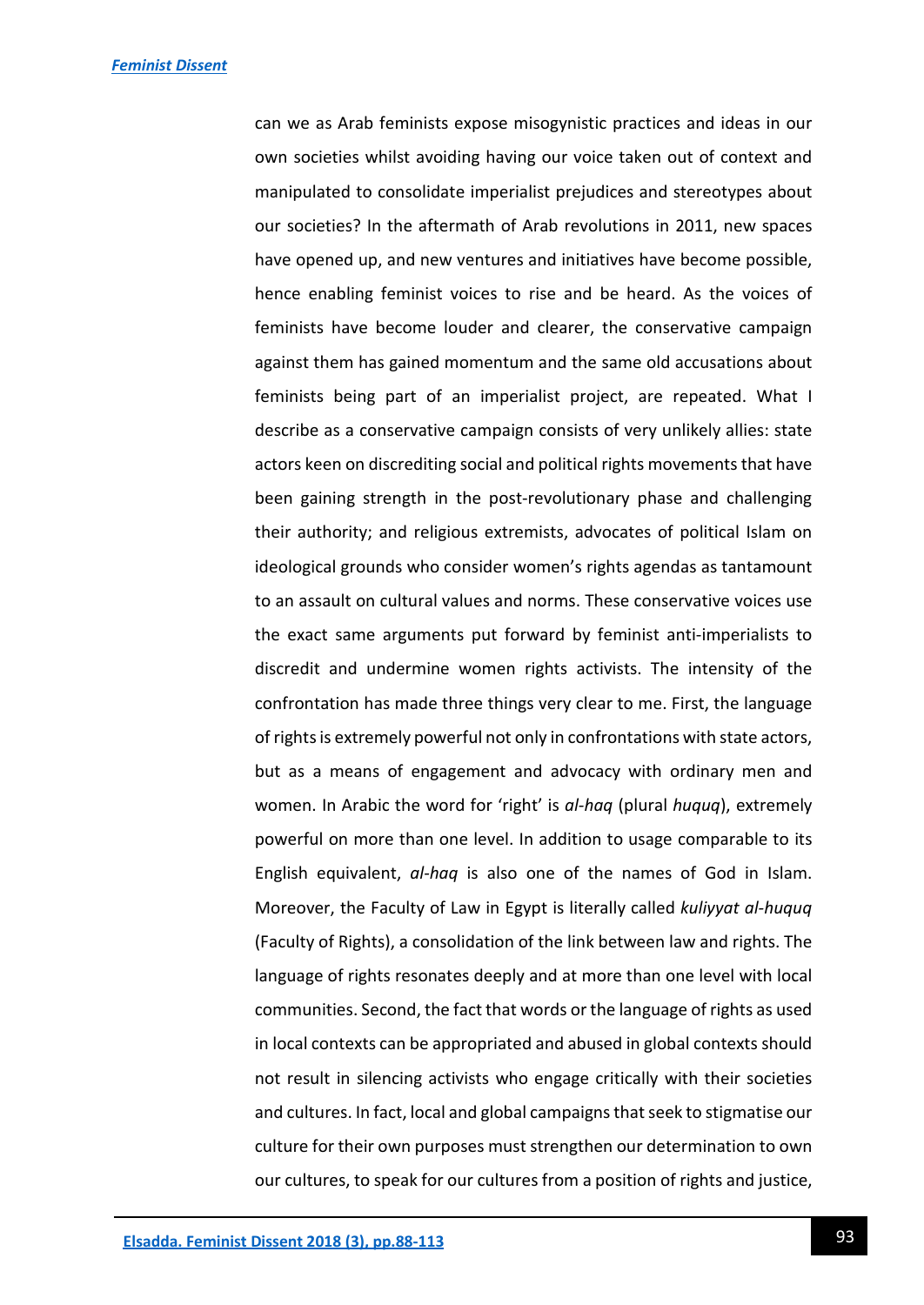and make sure that our adversaries do not have a monopoly over defining what our culture means. Third, there is a need to revisit the feminist antiimperialist critique from a theoretical perspective.

#### **Violence Against Women: The Case of Egypt**

I will engage with the questions posed above by focusing on the issue of violence against women in Arab and/or Muslim societies, examining the struggle of women rights activists in Egypt to campaign and raise awareness. This particular struggle has been the target of criticism by antiimperialist feminists based on the following assumptions: that the violence against women agenda is an essentially Western agenda that is not sensitive to local contexts; that advocacy campaigns on violence against women in Muslim contexts consolidate essentialist colonial stereotypes about the "inherent" violence of Muslim societies and their disrespect of women and human rights, hence propagate a culturalist narrative in lieu of a political narrative; that the violence against women agenda has been transformed into a profession and a business by international organisations; that all women's groups who receive funds from international donors wittingly or unwittingly promote an agenda that is divorced from reality on the ground and solidify an imperialist narrative that manipulates the issue of 'violence against women' to justify political even military interventions in the affairs of sovereign states (Abu-Lughod, 2002). Again this critique is not without merit and substance: feminist critics have challenged the US-led invasion of Afghanistan on the pretext of saving Afghani women (Scott, 2002; Abu-Lughod, 2002) and have exposed the feminist imperialist discourse that was instrumentalised to justify the assaults. But the question is: when and where does a critique act as a force of resistance to dominant power networks and relations, and hence act as a tool of empowerment? And when and where does it become a tool of oppression and disempowerment?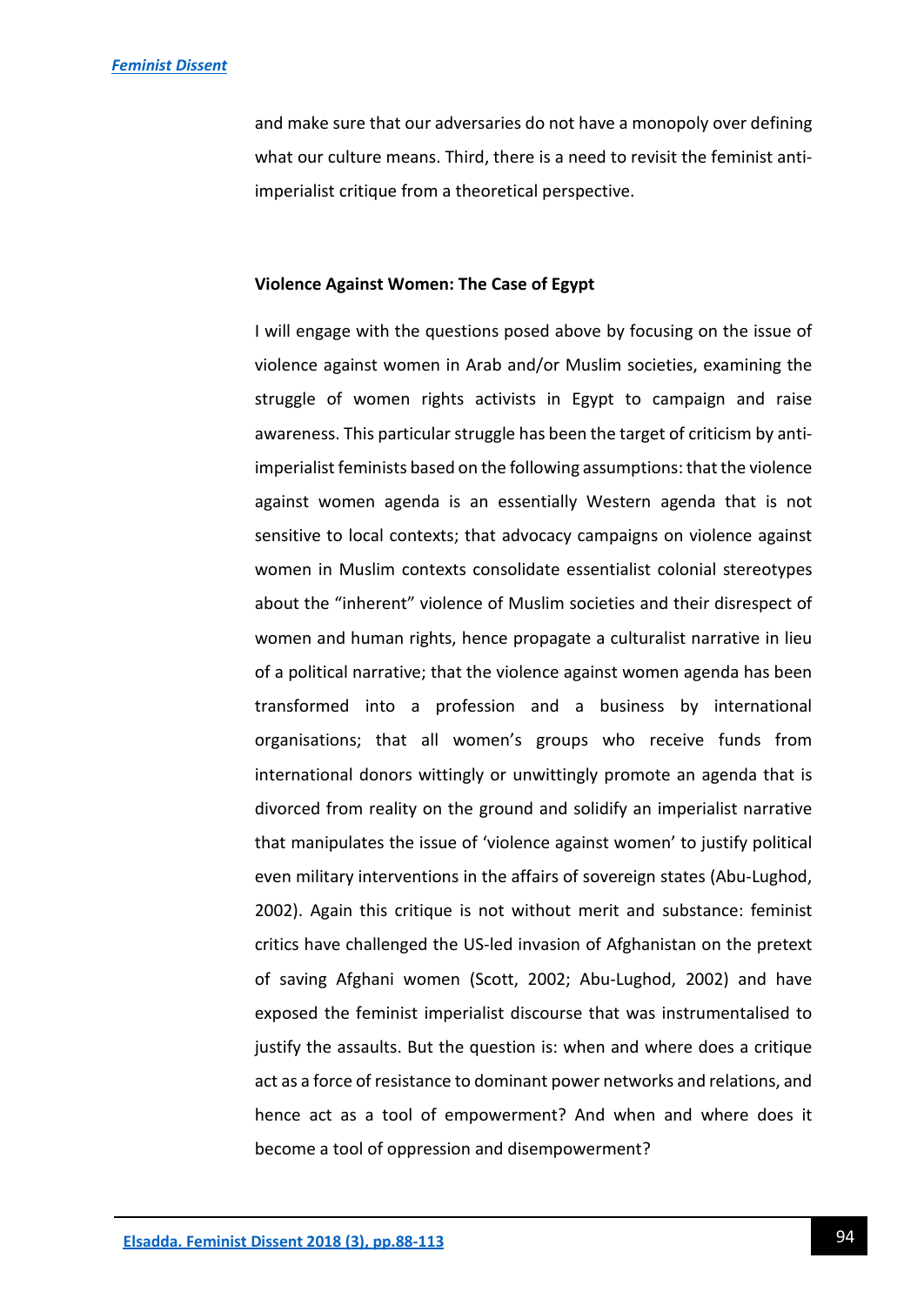The answer, I argue resides in the geopolitics of power relations: in other words, an anti-imperialist critique that seeks to challenge dominant power relations must be particularly attuned to its impact and consequences when it travels to another context with different power relations and different power struggles. To clarify, I will examine the trajectory of the struggle against violence against women as it has been addressed by rights organisations in Egypt. I will argue that while the struggle of feminists in Egypt has benefited from international solidarity and experience, it has also accommodated the battle to local concerns and struggles.

Campaigns to raise public awareness on issues related to violence against women, in both the public and the private spheres started as early as the 1990s, with the work of a number of feminist organisations notably al-Nadim, New Woman Foundation and the Centre for Egyptian Women Legal Assistance. These organisations used a rights based approach to challenge inequalities in society in general, and gender inequalities in particular, as well as oppressive practices by the ruling regime. In an article that focuses on the activism of rights organisations against violence against women, Paul Amar demonstrated how international human rights frameworks are reworked, rearticulated and reinvented in local contexts. He highlights the praxis of Egyptian feminists and their approach to sexual harassment, foregrounding the work of Aida Seif al-Dawla and Mozn Hassan to challenge the dismissal of rights activists in Egypt by right wing groups and state actors, as conscious or unconscious implementers of Western agendas (Amar, 2011). With reference to the work of El-Nadeem, he points out that it focuses 'critique on the state; on the practices of the state security services and on police and prison officials' (Amar 2011, p. 312). This focus is significantly different from other anti-violence campaigns in democratic contexts, where the issue of state violence is not at the forefront of concerns and challenges. The focus on politically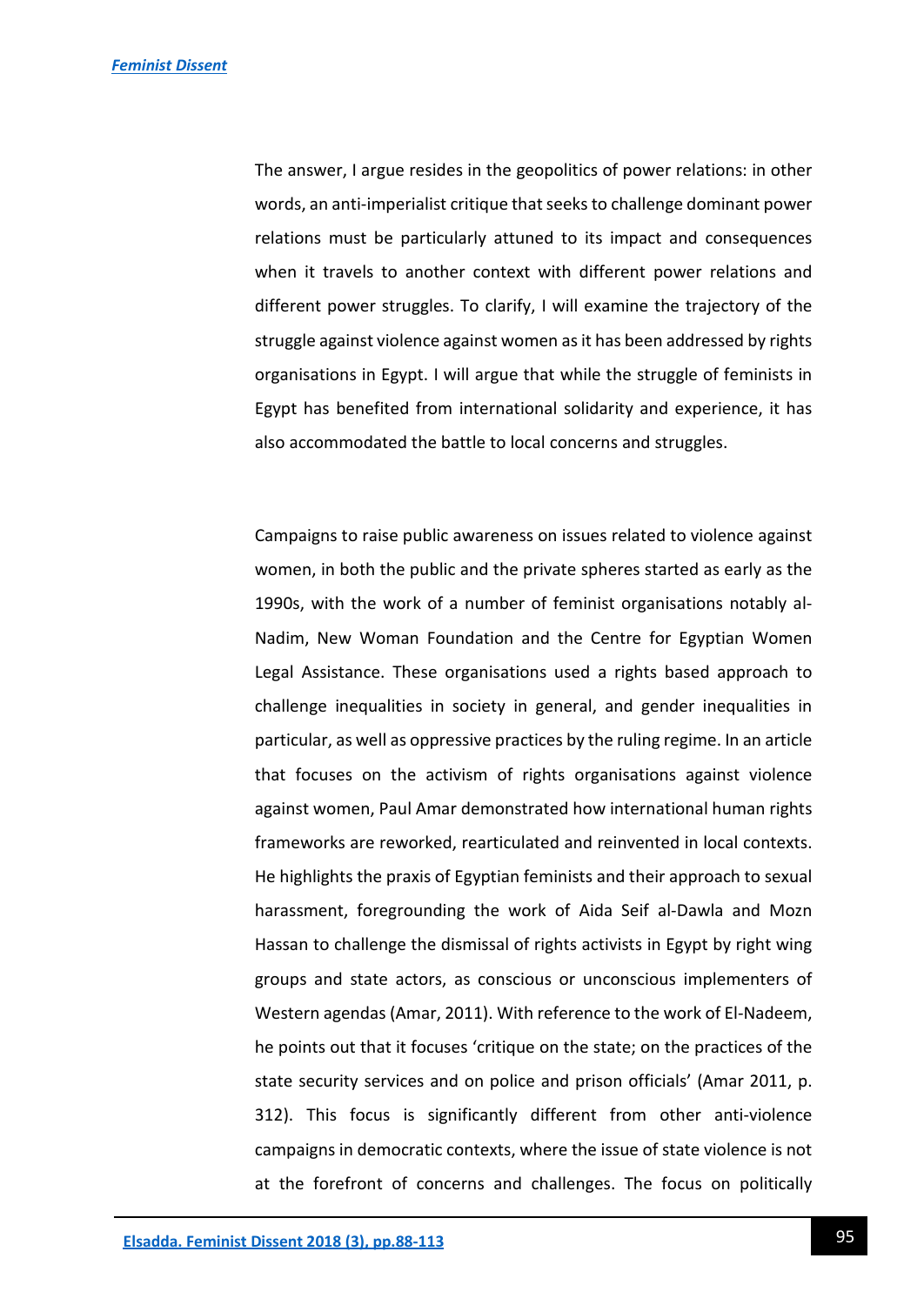motivated sexual violence, became a hallmark of activism against violence in Egypt in the aftermath of the  $25<sup>th</sup>$  January revolution in 2011 and resulted in a radical break in addressing the problem.<sup>1</sup>

What happened in 2011 and why did events lead to significant advances in dealing with the issue of sexual violence? The revolutionary wave that swept Egypt in 2011 opened up new spaces for challenging dominant power structures and dominant authoritarian discourses, with varying degrees of success. It was only after the mass protests in 2011 that sexual harassment and assaults on women became the subject of public media debates. Before 2011, while feminists conducted advocacy campaigns to raise awareness and attempt to rectify legal constraints that impeded a serious offensive on sexual violence, their efforts did not succeed in making the issues a matter for public debate and concern. This was primarily due to the undemocratic political environment that limited serious efforts to address sensitive social and political issues. Hence, feminist efforts to address sexual violence were restricted to closed circles of experts and limited audiences. When an incident of sexual violence attracted public attention, it was usually treated with stereotypical and prejudiced arguments, invariably blaming the victim for not being dressed properly or for being in the wrong place at the wrong time. This prejudiced approach deterred victims from filing complaints and pursuing justice. Needless to say there were important exceptions. In 2008 a young woman called Noha Roshdy filed a sexual harassment lawsuit resulting in a prison sentence for the harasser.

At the end of 2012/beginning of 2013, incidents of sexual assaults against women present in large protests were reported. Activists recognised the problem and responded by organising groups to intervene to help women assaulted in public spaces. *Bassma* (Imprint) was founded in June 2012,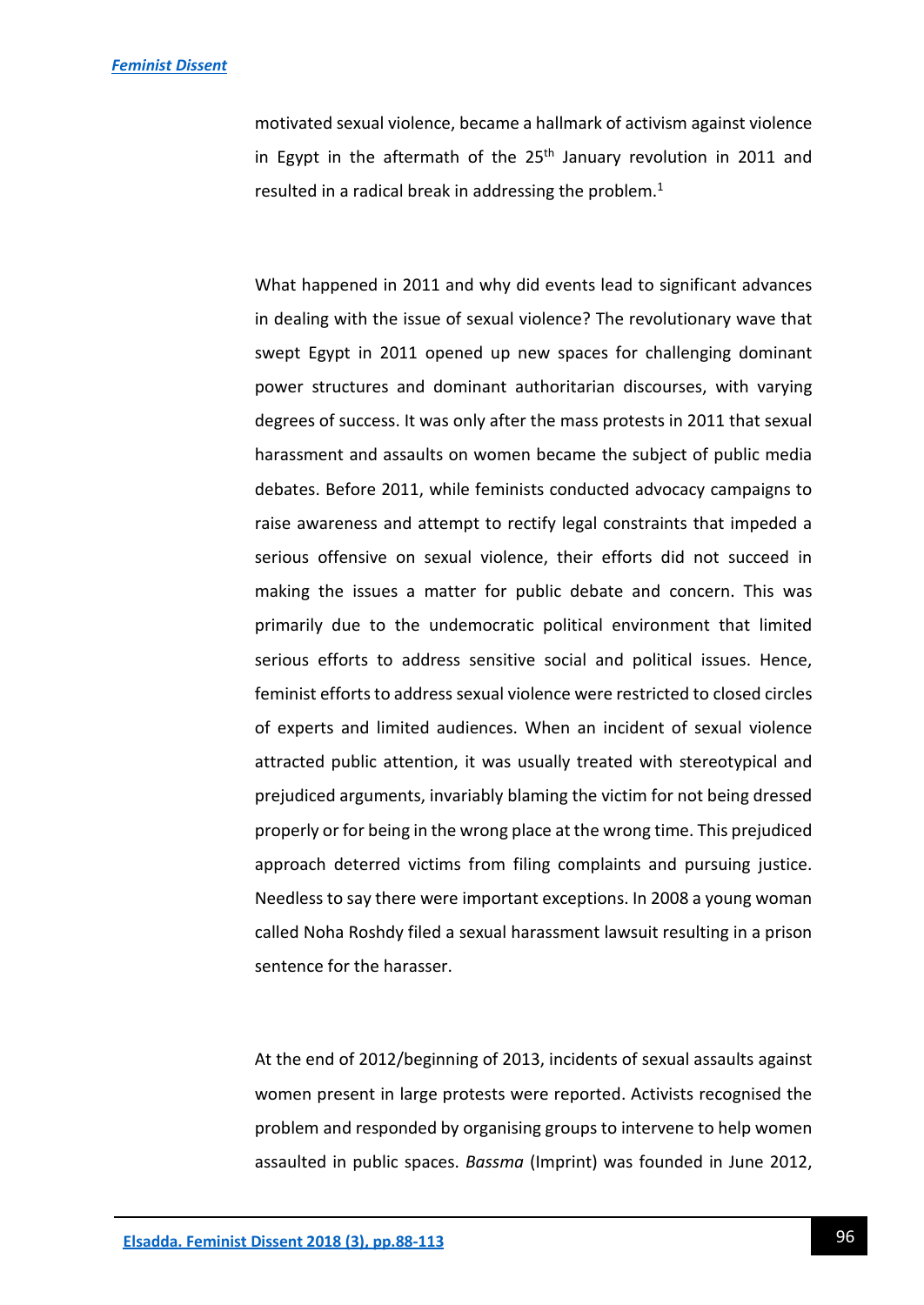*Shoft Taharush* (I saw harassment) was founded in October 2012, and *OpAntish* (Operation Anti-Harassment), and Tahrir Bodyguards were established in November 2012. The new groups, together with already established activist groups working on violence against women, notably Nazra*,* El-Nadeem, and Harassmap, succeeded in raising media and public awareness of the extent and scale of the problem. They formed rescue groups that intervened to save women from attacks; they provided survivors with psychological and legal aid; they offered self-defence classes; they collected the stories of women who suffered assaults; and they pressured new political parties and civil society actors to recognise the problem.<sup>2</sup> January 2013 marked a turning point in the issue of sexual violence against women as a matter for public debate, as survivors of attacks felt empowered to talk about their experience in public and on live TV. Together with the efforts of the anti-sexual harassment support groups, or possibly as a direct result of those efforts, powerful public testimonials from women broke the taboo inhibiting discussions of sexual assault. Political parties and groups finally acknowledged the problem and issued statements to denounce the violence and participated in a demonstration under the slogan 'The Street is Ours', asserting women's right to public spaces and also reviving the memory of the earlier women's movement in response to the assaults in 2005.

So how were these incidents framed and narrated by feminist groups? Who are the culprits? In February 2013, a report that documented testimonials of survivors of sexual assault in Tahrir between 2011 and 2013 was published by three prominent Egyptian women and human rights organisations (El-Nadeem Center for Rehabilitation of Victims of Violence and Torture, Nazra for Feminist Studies and New Woman Foundation, 2013). Many of the survivors told of systematic and organised attacks: a woman would be isolated from her group, encircled by men who would start groping her at the same time telling her that they are protecting her,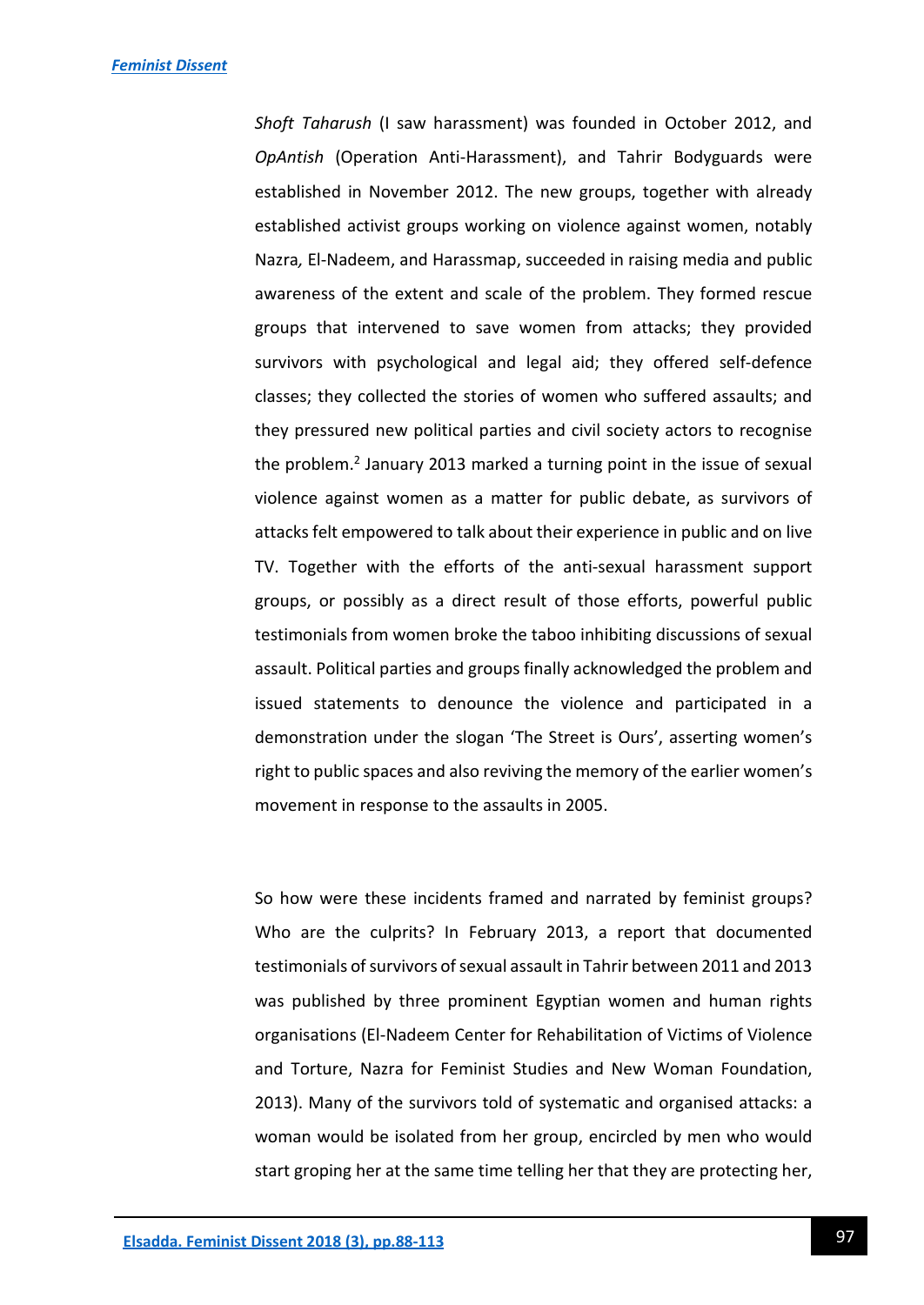maximising her confusion and helplessness and rendering attempts to save her almost impossible as she would be unable to work out who to trust and who to fear. In the foreword to the report, Dr Magda Adly, prominent human rights activist and founding member of El-Nadeem, unequivocally holds state security forces responsible for the attacks. She grounds her analysis in the memory of Black Wednesday<sup>3</sup>:

We know the method and have experienced it before, and we know who is behind it. Our certainty that the crime was committed in a systematic manner was evidenced in the decision of the prosecutor general to close the case due to failure in finding the perpetrators. Despite the fact that tens of pictures and videos of the criminals and the cars they used (bearing signs of famous members of the then ruling party, National Democratic Party) were submitted, the case was closed due to insufficient evidence. (El-Nadeem Center for Rehabilitation of Victims of Violence and Torture, Nazra for Feminist Studies and New Woman Foundation 2013, p. 5)

The report also includes a statement signed by more than a 100 organisations and public figures denouncing the attack. The statement again frames the matter with reference to the 2005 assaults:

Ever since Mubarak's regime started using sexual violence against female protesters in 2005, gang attacks against women have not stopped… According to more than one survivor, these gangs are very well organized and they do not appear to be thugs who harass women (random harassments), as they are organized and trained in a clear way to accomplish the task assigned to them (Ibid. 2013, pp. 46-47).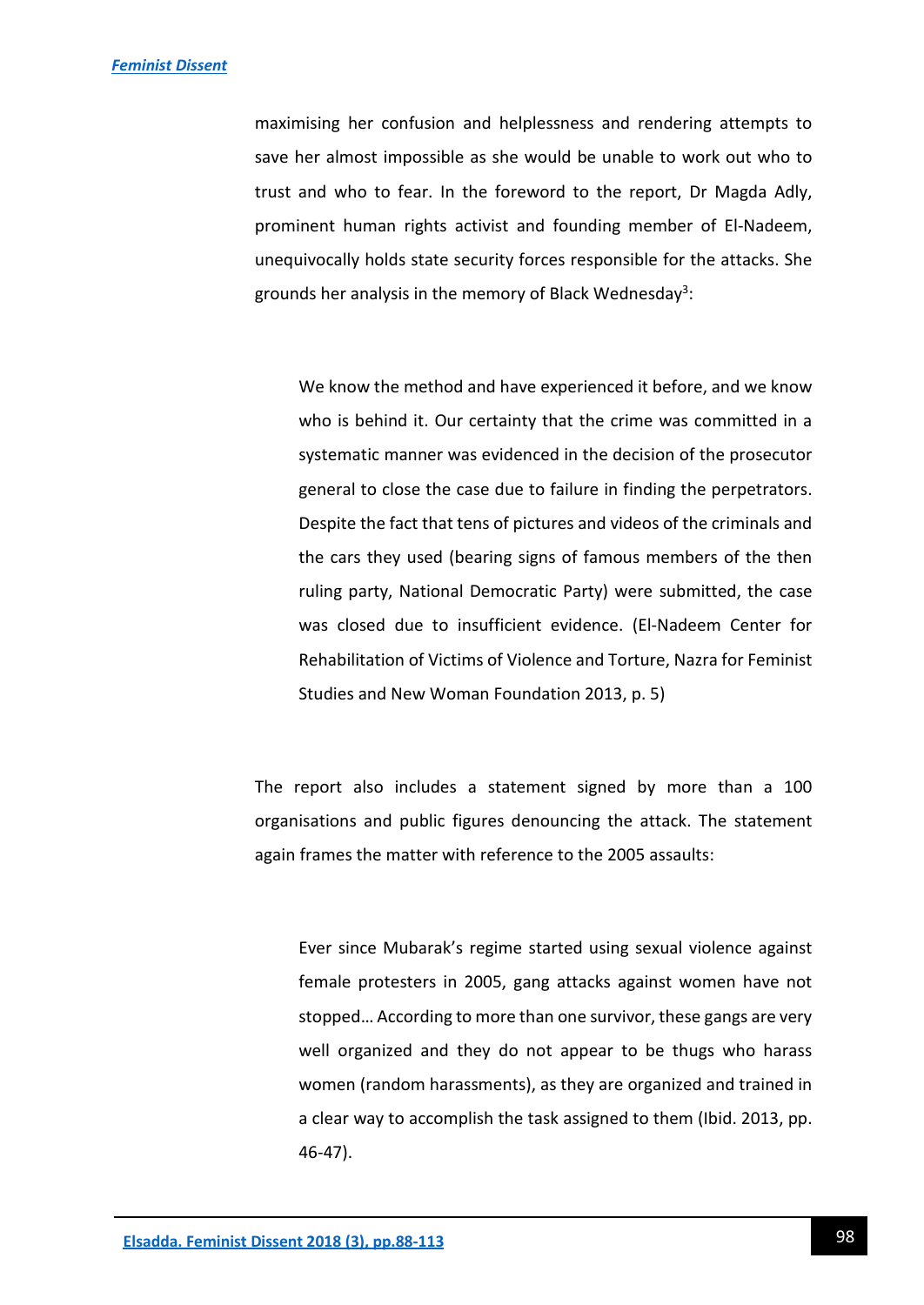The statement directly accuses state security forces of ordering the attacks to destroy the revolution. And while it recognises the occurrence of attacks during Eid and other public holidays, it nevertheless sees them as a direct consequence of the founding moment of state-sanctioned gang violence in public spaces during Mubarak's rule.

The report also includes a statement by feminist organisations, supported by a number of public figures, and a position paper written by Nazra, a feminist organisation. The statement is entitled: 'It's Our Right … The Street is Ours', reviving the activism of women's groups vis a vis previous attacks. The statement highlights: solidarity with victims of sexual assault; demand for accountability and responsibility; recognition of victims of sexual assaults as amongst those injured by the revolution, i.e. recognition of sexual crimes as political crimes; holding political parties and forces responsible for women's safety during political events; asserting women's power and ability to reclaim the square.

The position paper by Nazra also emphasises the social climate that enables and justifies violence against women with perpetrators of violence continuing to violate women's bodies with impunity:

We believe that this social climate, which has begun to resemble a daily psychological war on women, has directly fostered these crimes and led to their present brutal incarnation…In our view, those recent events are a brutal escalation of the widespread social pathology that is sexual violence (Ibid. 2013, p. 52).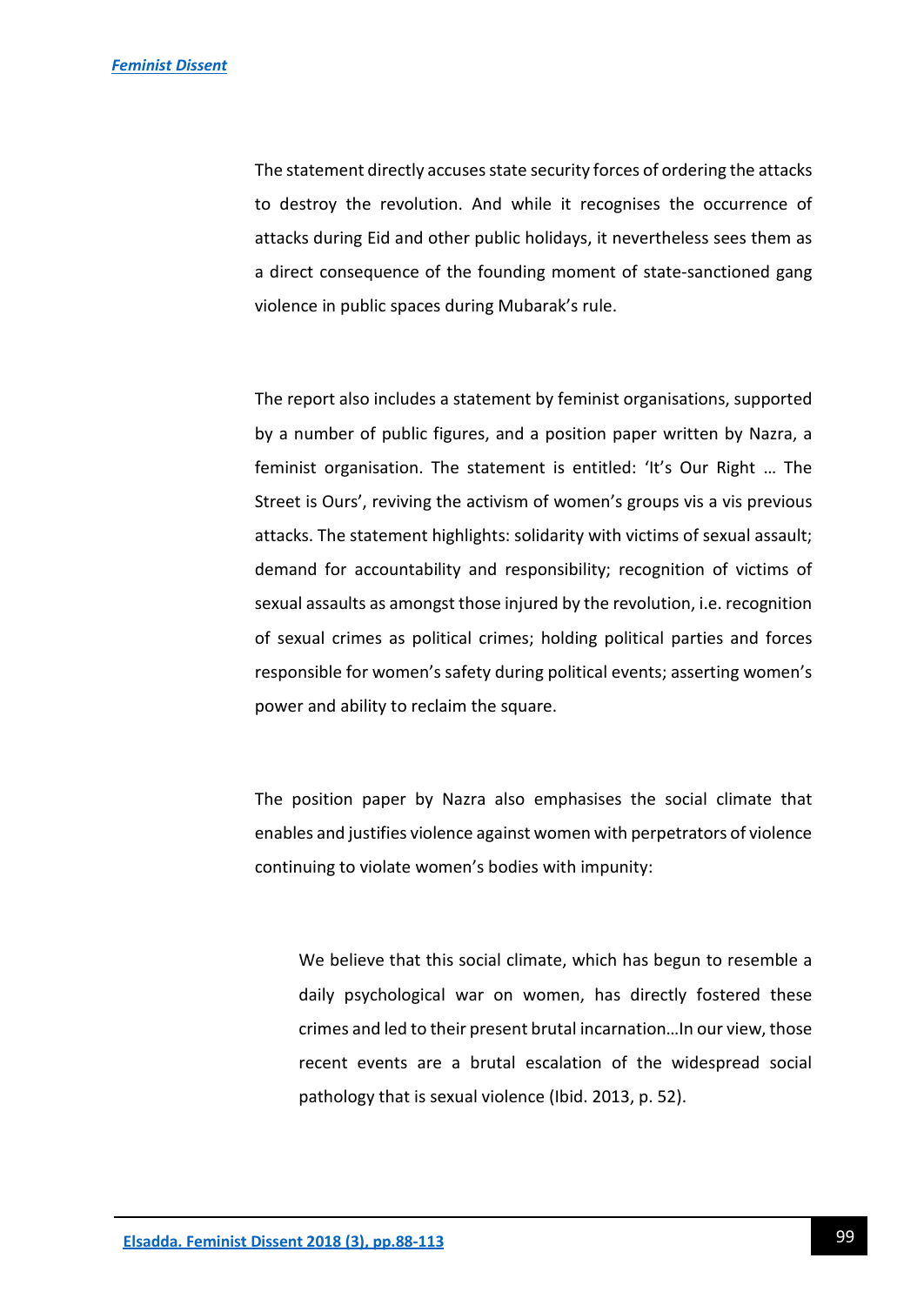As demonstrated in the above account, the campaign against violence against women was adapted to the local context: activists challenged state-sanctioned sexual violence while also drawing attention to the issue as a social problem aggravated by political responsibility or the lack of, by state actors. As a direct consequence of feminist activism as well as that by other pro-democracy actors, four concrete gains can be identified. First, Article 11 in the Egyptian Constitution endorsed in a referendum in 2014, commits the state to combating violence against women. This is an important development, as it overrides long-standing discourses that blamed women for the violence inflicted on them because they were in the wrong place at the wrong time, or because they were not dressed modestly. The campaign against violence against women, championed by women rights advocates and several youth groups at a time when political spaces were opened and allowed for serious discussions of social problems, gave rise to counter discourses that highlighted the social, political and discursive roots of violence against women and contributed to the success in rendering the issue a matter of public concern and interest.

Second, an anti-sexual harassment decree was passed in June 2014 imposing harsh sentences on offenders. This decree resulted in the establishment of anti-sexual harassment units in police stations charged with handling complaints and supporting victims of sexual violence. Third, the first anti-sexual harassment unit in a national university in Egypt was established at Cairo University in September 2014. This was the work of academics and activists who capitalised on the legal developments in the constitution as well as on the anti-harassment decree and drafted an antisexual harassment policy for implementation in national universities. The policy became a powerful tool in advocacy campaigns against sexual harassment in university campuses across the country and within other youth communities. Finally, the issue of sexual harassment is no longer a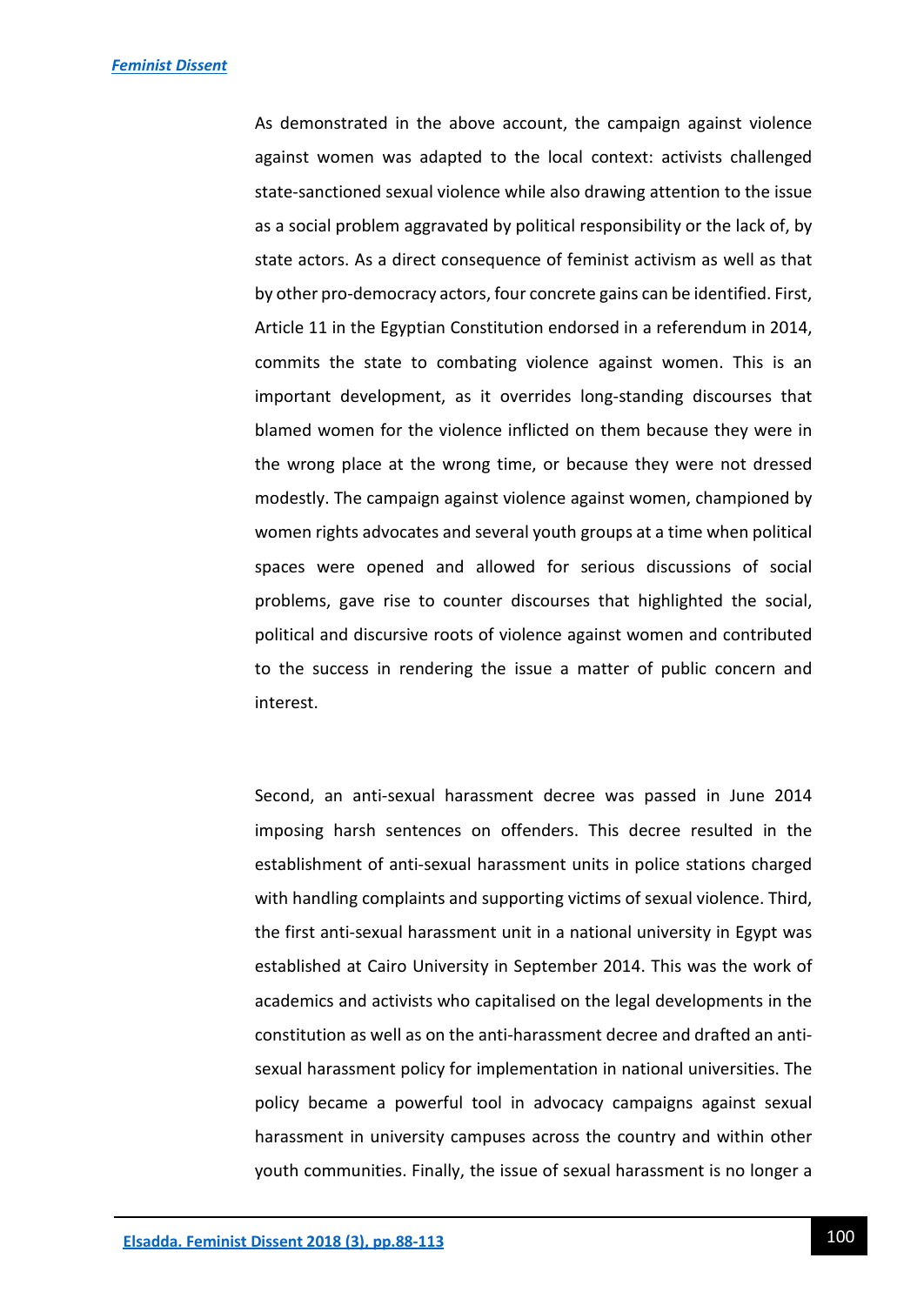topic discussed within the confines of meetings and conferences of rights groups: it has become a matter of national concern, a regular theme in the media, featuring women who talk about their experiences without fear of retribution or shame. This can be counted as one of the unequivocal gains achieved by women rights activists empowered by a revolutionary moment.

This detailed account of the success of women's rights activists in Egypt in addressing the challenge of sexual violence against women which lead to important modifications of the law and a change in societal attitude is told to support two points: that rights agendas can, and have been instrumental in addressing local concerns; and that a rights agenda, when adopted in a new political and cultural environment, is more often than not appropriated and modified to suit local struggles and agendas.

## **Travelling Critique**

In an article about the challenges facing feminists today, Deniz Kandiyoti highlights the plight of women's rights activists who employ international rights frameworks in their battle for gender justice. Not only do they have to contend with local and global patriarchal authoritarianisms, but they are also depicted by anti-imperialist transnational academics as accomplices of imperialism at worst, or as 'uncritical dupes' at best (Kandiyoti, 2015). I have argued that the main problem with antiimperialist critiques is their disregard of geopolitics: the context of power struggles at a particular time and place. A critique of the manipulation of rights talk to justify imperial interventions by the US and its allies is directed at the dominant discourse of the powerful purporting to empower the voices of the marginalised struggling to be heard. But, extending this critique of rights to cast doubt on and undermine the credibility of women's rights activists or groups, in Egypt or Palestine,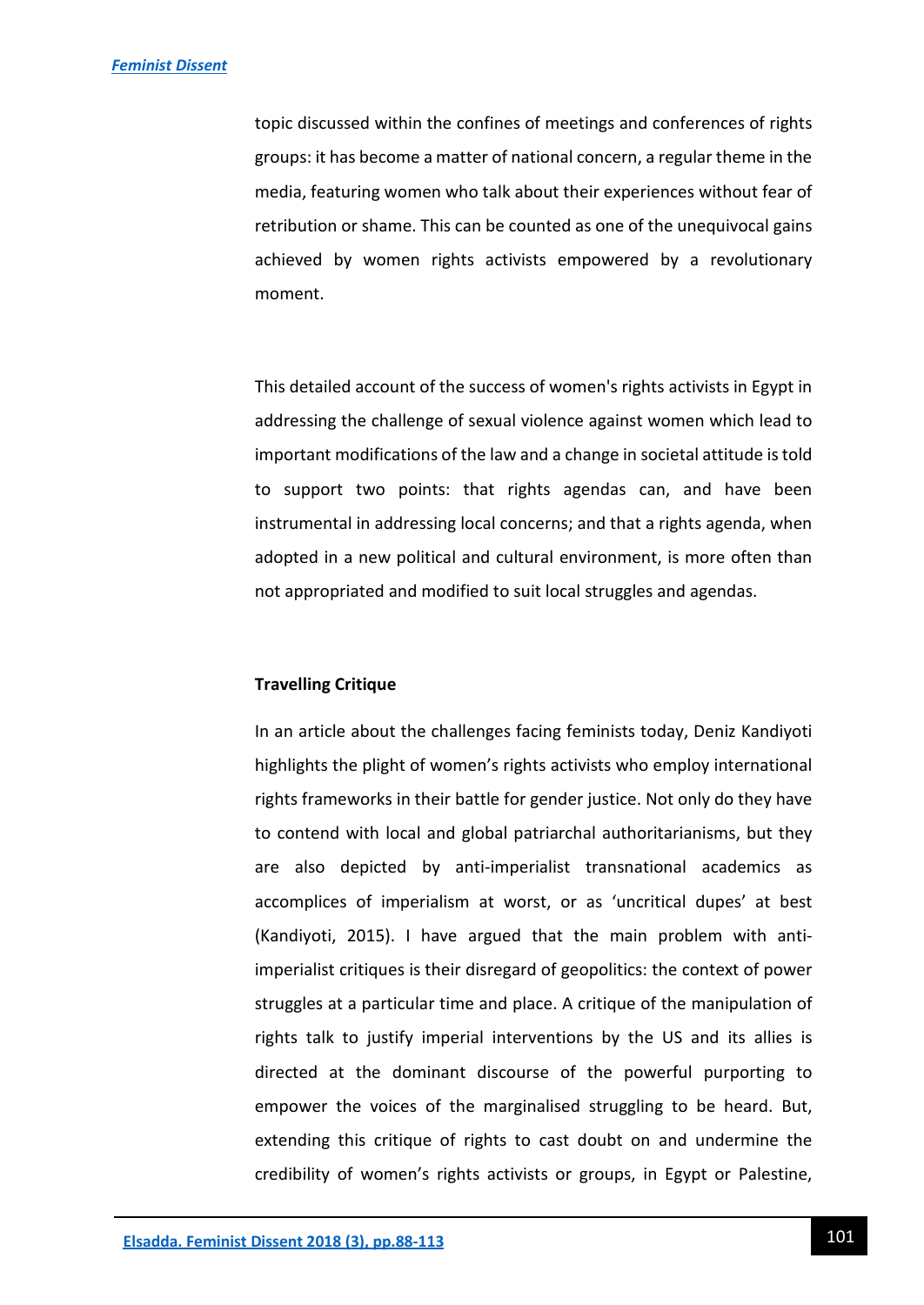becomes a weapon that consolidates dominant discourses of authoritarian regimes and silences the embattled voices of marginalised groups.<sup>4</sup>

A good example of potential misunderstandings/misrepresentations that result from travelling critique is exemplified in an exchange on the pages of the e-journal *Jadaliyya* in 2012. In an article entitled 'Tradition and the Anti-Politics Machine: DAM Seduced by the "Honor Crime"', Lila Abu-Lughod and Maya Mikdashi (2012a) put forward a strong critique of an Arabic song produced by Palestinian hip hop group DAM entitled 'If I Could Go Back in Time' about honour crimes in Palestine to condemn violence against women. The authors take DAM to task for:

succumb[ing] to an international anti-politics machine that blames only tradition for the intractability of (some) people's problems. Why, when they decide to speak up about violence against women, do they suddenly forget the gritty and complex realities of life on the ground in the places they know?.

The authors go on to point out that the group is supported by UN Women and 'faithfully follows the script of an international campaign against the so-called honor crime'. The key assumptions underlying this critique of DAM is that honour crimes and sexual violence against women are used as a stick to chastise Arabs and Arab cultures and even justify Israeli violence and occupation; that an apolitical rights agenda that foregrounds sexual violence against women in Muslim cultures is championed and pushed by international organisations, in this case UN Women; that a local group receiving money from a UN organisation makes them suspect, i.e. local agents propagating a global anti-politics agenda; and, more importantly, in the case of Palestine, a focus on cultural and social problems deflects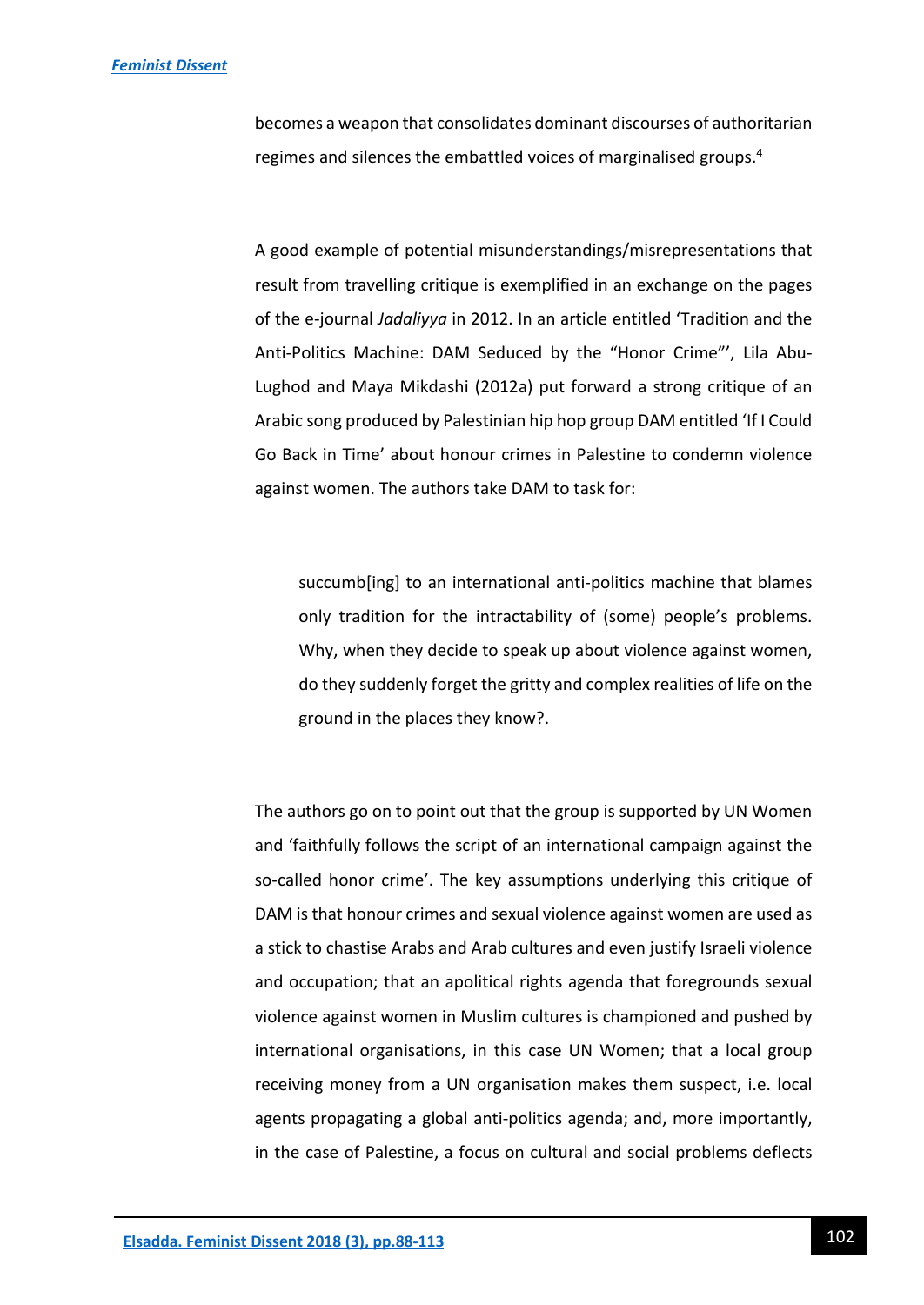attention from the ugly realities of the Israeli occupation. DAM responded to the critique (Nafar et al., 2012), also in *Jadaliyya*, with a strong rebuttal and somewhat vexed tone. They emphasised the following: that the song is in Arabic and addresses an Arab audience; that they are not obliged to worry every time they produce art about what the Americans or the Israelis think; that there is a problem of violence against women in Arab societies that must be addressed; that they respect the BDS (Boycott, Divestment, Sanctions movement) and do not understand why the authors of the critique fault them for receiving money from UN Women as it is not on the boycott list; that the implication that they are 'intellectually naïve' disregards their history and their activism. Abu-Lughod and Mikdashi responded by emphasising solidarity, that it was not their intention to fault DAM, that they 'never doubted your [DAM's] integrity' and hoped that DAM would also respect their integrity 'as sisters and comrades in the struggle for justice for Palestinians of all ages, genders and classes' (Abu-Lughod and Mikdashi, 2012b). The exchange highlights an important point: that both sides have excellent arguments and justifications for their positions; both are politically savvy; and both are trying very hard to navigate difficult positionalities in extremely complex contexts; and with reference to the last item in the exchange, there is no doubt that both sides have no desire or reason for becoming entrenched in adversarial positions. It is my contention that the misunderstandings/conflicts are a consequence of the inevitable effects of the travel of critique, a factor that requires more critical attention of the use and abuse of interpretive frameworks in a globalised world.

In his essay, 'Traveling Theory' (1983) Edward Said explored the potential of travelling theory in changing and adapting to new environments and also warned against turning theories into cultural dogma. In his later essay, 'Traveling Theory Reconsidered', he strongly refutes the claim that theories are fixed in time and place and argues that 'the point of theory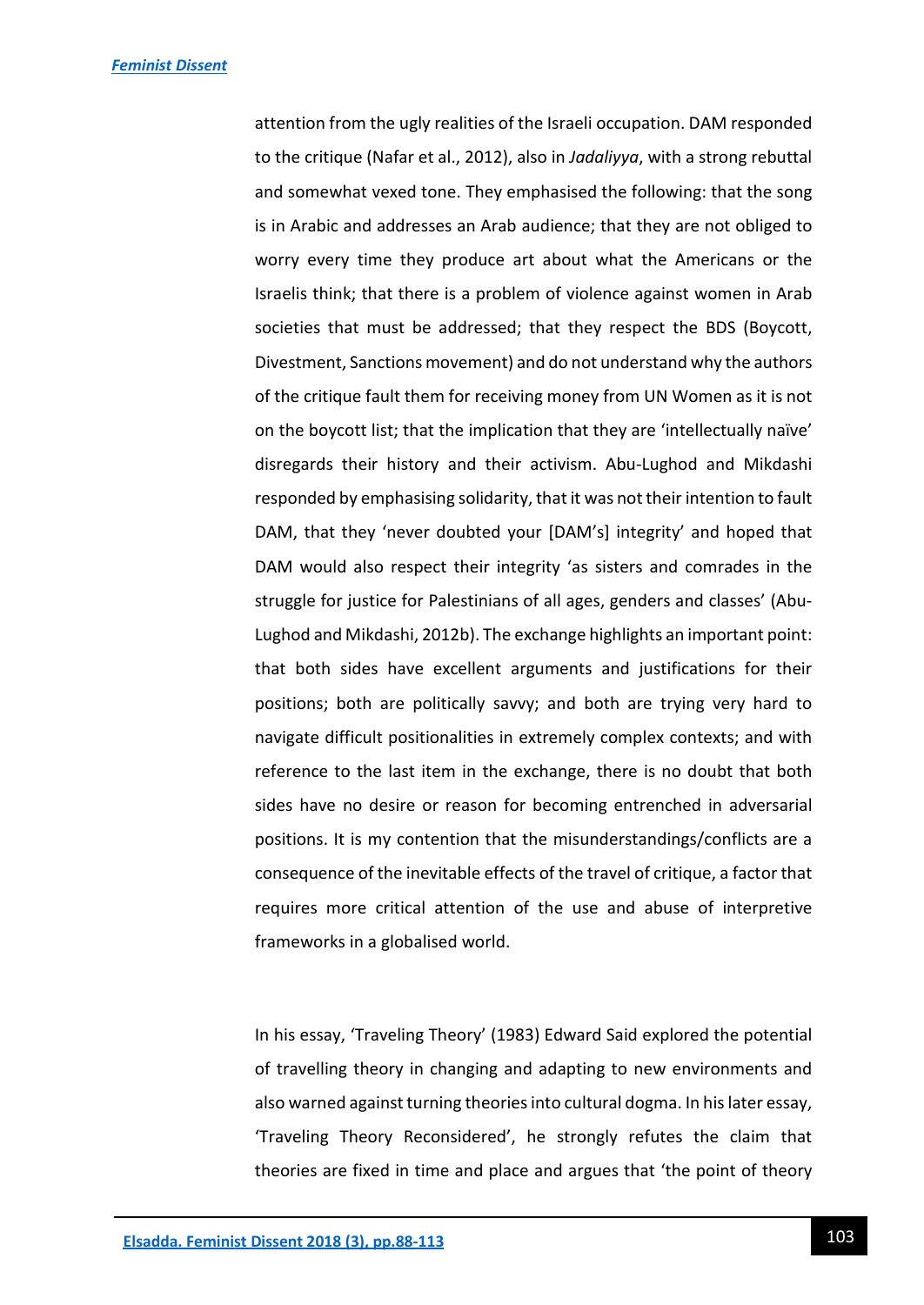therefore is to travel, always to move beyond its confinements, to emigrate, to remain in a sense in exile' (Said 2001, p. 450).

Joan Scott uses the term 'reverberations' to describe 'circuits of influence' (Scott 2002, p. 12) in today's world and proposes an alternative way for conceptualising the global circulation of feminist strategies and knowledges that circumvents the more conventional notion of unidirectional flows of influence from a powerful centre to less powerful margins. She subverts the notion of origins by examining the intellectual trajectory of Julia Kristeva, acknowledged as a prominent theorist of French feminism. Kristeva was Bulgarian and was influenced by the work of Bakhtin. According to Scott, 'What came to be called French feminism … was crucially influenced by philosophical movements opposing communism in the "East"' (Scott 2002, p. 15). She also draws attention to the movement entitled 'Women in Black', which started in 1988 at the time of the first intifada and organised weekly protests against the occupation of the West Bank and Gaza. This movement spread to many other countries, not identically, but always accommodating itself to local needs. So in Germany, Women in Black protested against Neo-Nazi attacks on migrants, in Italy they marched against the Mafia and so forth (Scott 2002, pp. 16-21). The point made is that ideas/concepts/movements cause reverberations that are more often than not, transformed and appropriated to meet local agendas and needs. 'Difference … must be understood not as sharp contrast, but as a succession of echoes, reverberations' (Scott 2002, p. 20).

In 2011 in Egypt many women's rights advocates were subjected to vilification campaigns by local right wing religious extremists, as well as nationalist elites invested in maintaining the status quo, both accused women's rights activists of pursuing Westernised agendas that were not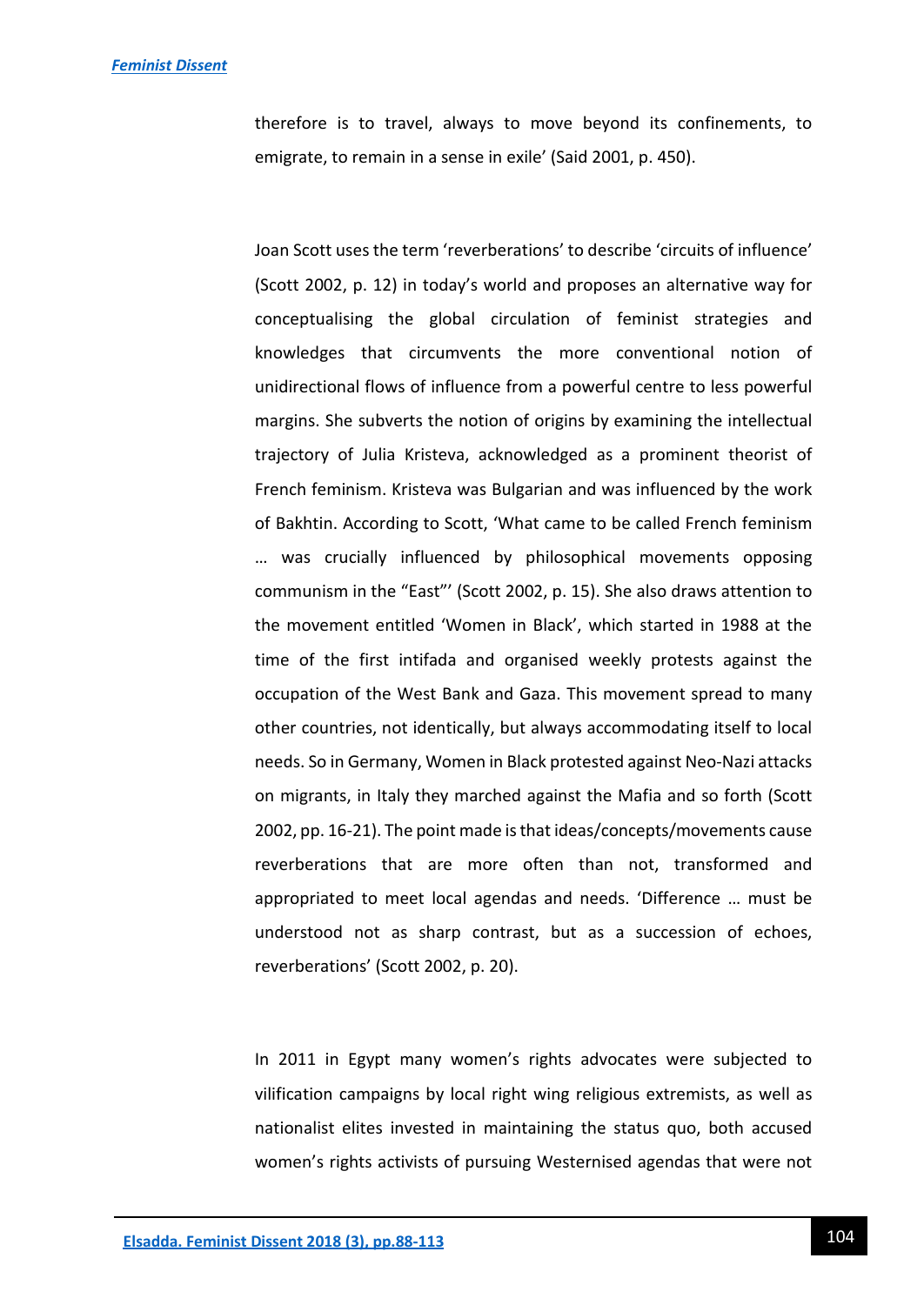indigenous enough. This line of attack is not new, and has roots in postcolonial nationalist histories. Conservative, religious as well as nationalist discourses in society have historically dismissed women's rights on the grounds that they are mere reflections of Westernised agendas.<sup>5</sup> While 'saving Muslim women' has been a battle cry of imperialist powers since colonial times, and more recently during military operations in Afghanistan and Iraq has been manipulated to justify the invasions, the cultural specificity argument of 'our women are different' as well as 'we must protect our values' has been the battle cry of authoritarian Arab postcolonial regimes to justify human rights violations and the suppression of rights.

Moreover rights activists in the Arab world have also had to contend with feminist anti-imperialist critics whose critique of imperialism, rightly directed against imperialist discourses in the West that have arisen and gained prominence in the aftermath of 11 September 2001, results in very different consequences when used as the theoretical lens for understanding rights movements in postcolonial contexts. To posit that rights movements in postcolonial contexts are duplicates of Western agendas, in both direction and aims, is erroneous practically and theoretically. From a practice point of view, as demonstrated above, and as evidenced in many other contexts, rights agendas can and have been adapted and reworked to suit local settings and respond to local needs. From a theoretical point of view, I contend we need to foreground the relation between theory and practice, or the geopolitics of theory in our global world. We also need to pay attention to the details, the fragment, the declared or undeclared drivers of action, to the actors' agency and location in the political and social spheres. In other words, we need to address the challenges of contexts that limit or shape aspirations. As Wendy Brown puts it: it is impossible to make a generic pronouncement on the 'political value of rights' as it is not feasible 'to argue for them or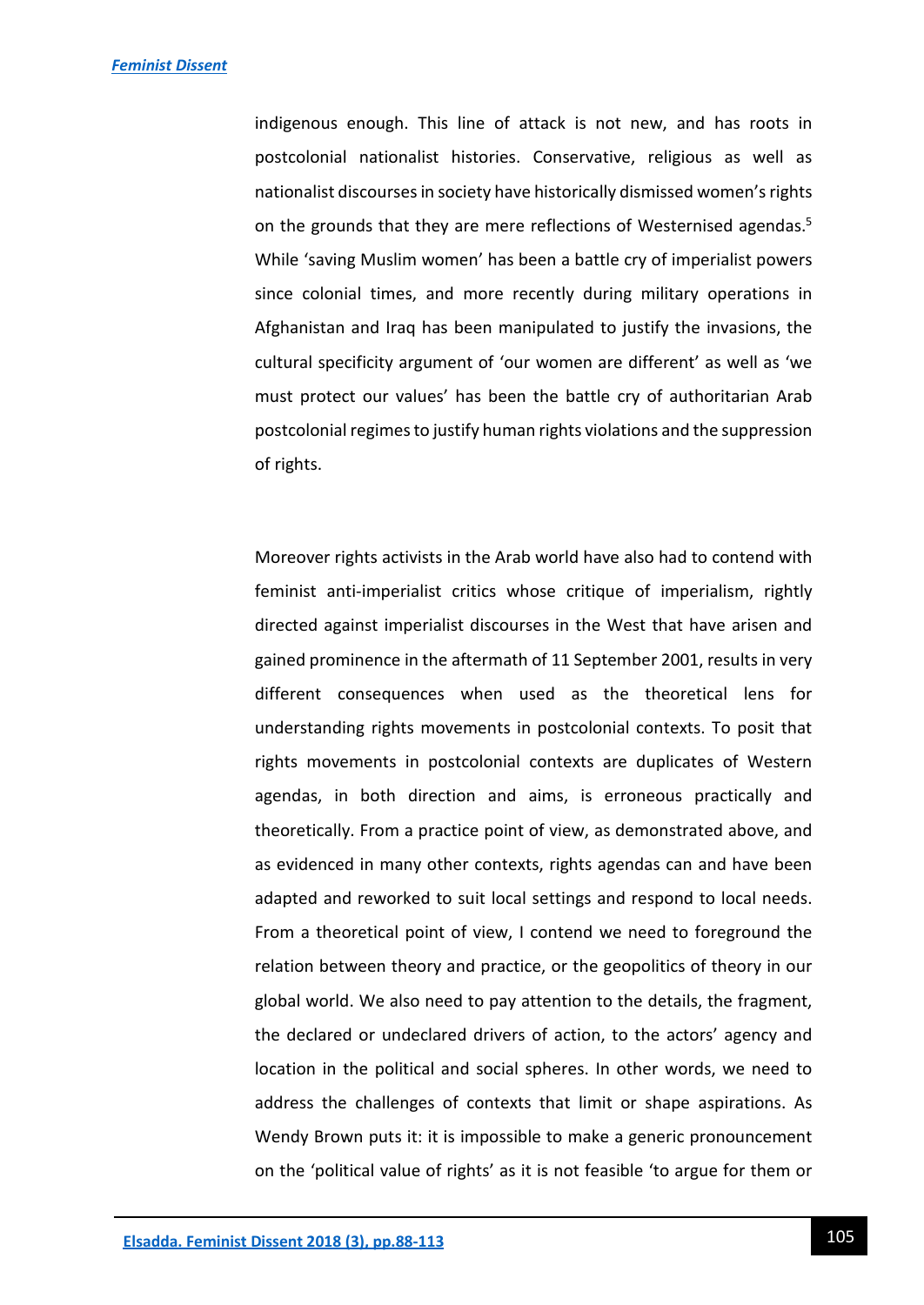#### *[Feminist Dissent](https://journals.warwick.ac.uk/index.php/feministdissent/index)*

against them separately from an analysis of the historical conditions, social powers, and political discourses with which they converge of which they interdict' (Brown 1995, p. 98).

Amartya Sen highlights the importance of context in addition to the awareness of actors/activists in their pursuit of justice:

The subject of justice is not merely about trying to achieve  $-$  or dreaming about achieving – some perfectly just society or social arrangement, but about preventing manifestly severe injustice… For example, when people agitated for the abolition of slavery in the eighteenth and nineteenth centuries, they were not laboring under the illusion that the abolition of slavery would make the world perfectly just. It was their claim, rather, that a society with slavery was totally unjust. (Sen 2009, p. 21)

The pursuit of rights, similar to the pursuit of justice, must not only be contextualised, but must also be understood against the background of possibilities, struggles and achievable aims, rather than with reference to ideal worlds and abstract concepts.

Anti-imperialist critiques of universalist rights discourses, important and valid in exposing imperialist agendas and discourses, have often missed the mark when extended to authoritarian postcolonial contexts where the location of rights advocates in the power spectrum is tenuous to say the least. They are constantly subject to vilification campaigns under the pretext of cultural specificity or safeguarding sovereignty. In fact antiimperialist critiques of rights discourses are not used 'by the people whose rights are being violated' (Chanock 2000, p. 16). In Egypt, ruling regimes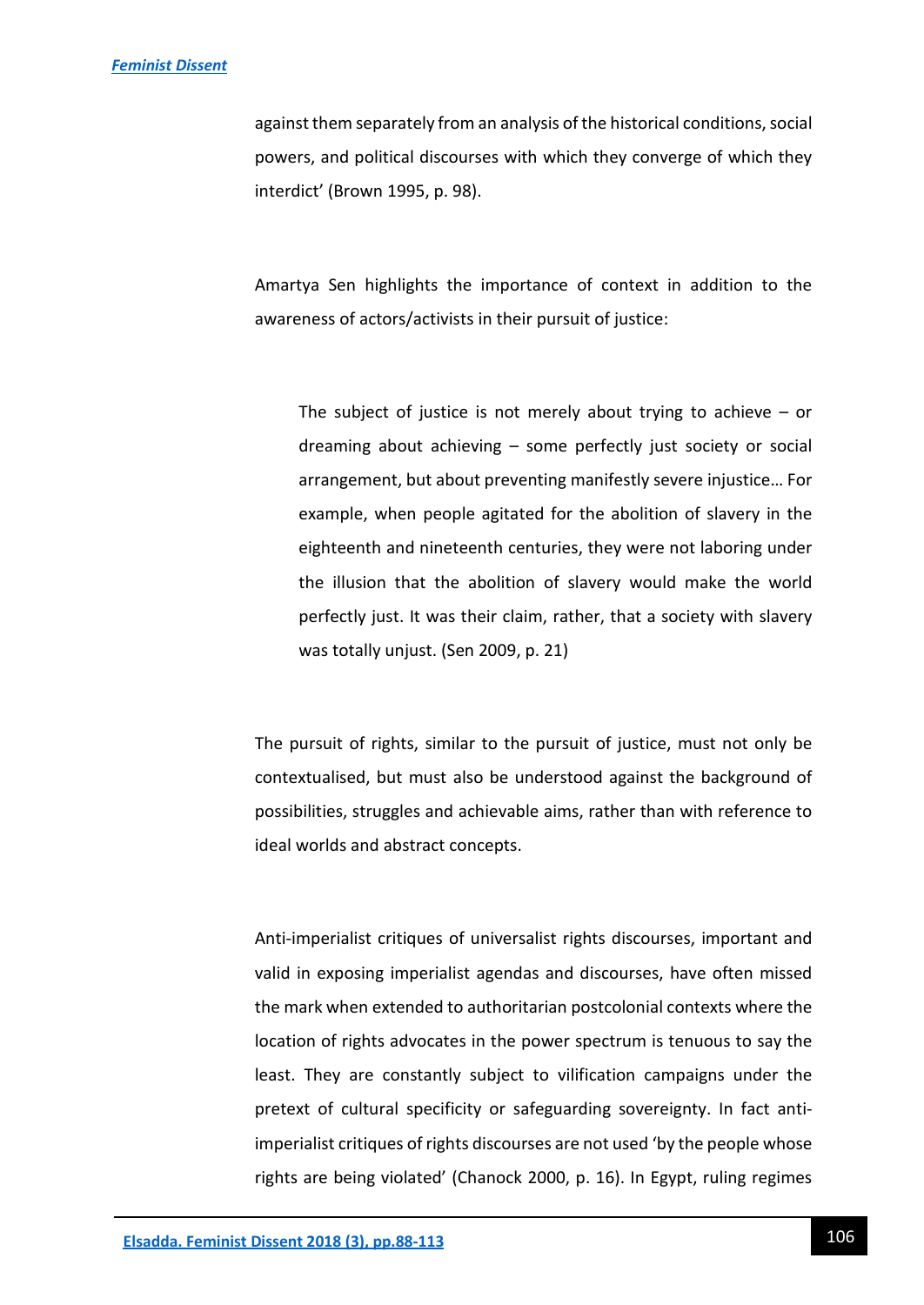#### *[Feminist Dissent](https://journals.warwick.ac.uk/index.php/feministdissent/index)*

have repeatedly employed the anti-imperialist critique in order to 'nationalise', and undermine the efforts of human rights groups advocating for universal rights to all citizens by 'manipulating the discourse of human rights in order to shore up its failing legitimacy' (Abdelrahman 2007, p. 286).

The anti-imperialist critique reproduces the binary opposition of universalism versus cultural specificity. The adoption of a universal rights approach is tainted by the fact that it has been manipulated in Western contexts to justify imperial interventions. Laura Bush's famous speech about saving Afghani women as a justification for the US invasion of Afghanistan, is an excellent example of such imperialist manipulations. This is a woman in a powerful position using or abusing a rights agenda to justify a war of aggression. The power relations are clear: it is the powerful who is using the rights approach. However, a rights advocate in Egypt or Iraq or Syria who makes use of the moral and legal authority of an international rights agenda to advocate for rights in a highly charged and beleaguered political context is in a very different position. Here the rights advocate is the weaker link on the power spectrum, and is up against more often than not an authoritarian system that does not necessarily respect or implement rule of law. This rights advocate is in effect the voice of the underdog and the silenced speaking truth to power.

## **Concluding Remarks**

In my engagement with the feminist anti-imperialist critique of rights movements in postcolonial contexts I have highlighted the need for a geopolitical grounding of theory that addresses global manifestations and variations of power relations in different contexts. I have faulted the tendency in feminist anti-imperialist critiques to overlook the consequences and implications of the different locations of rights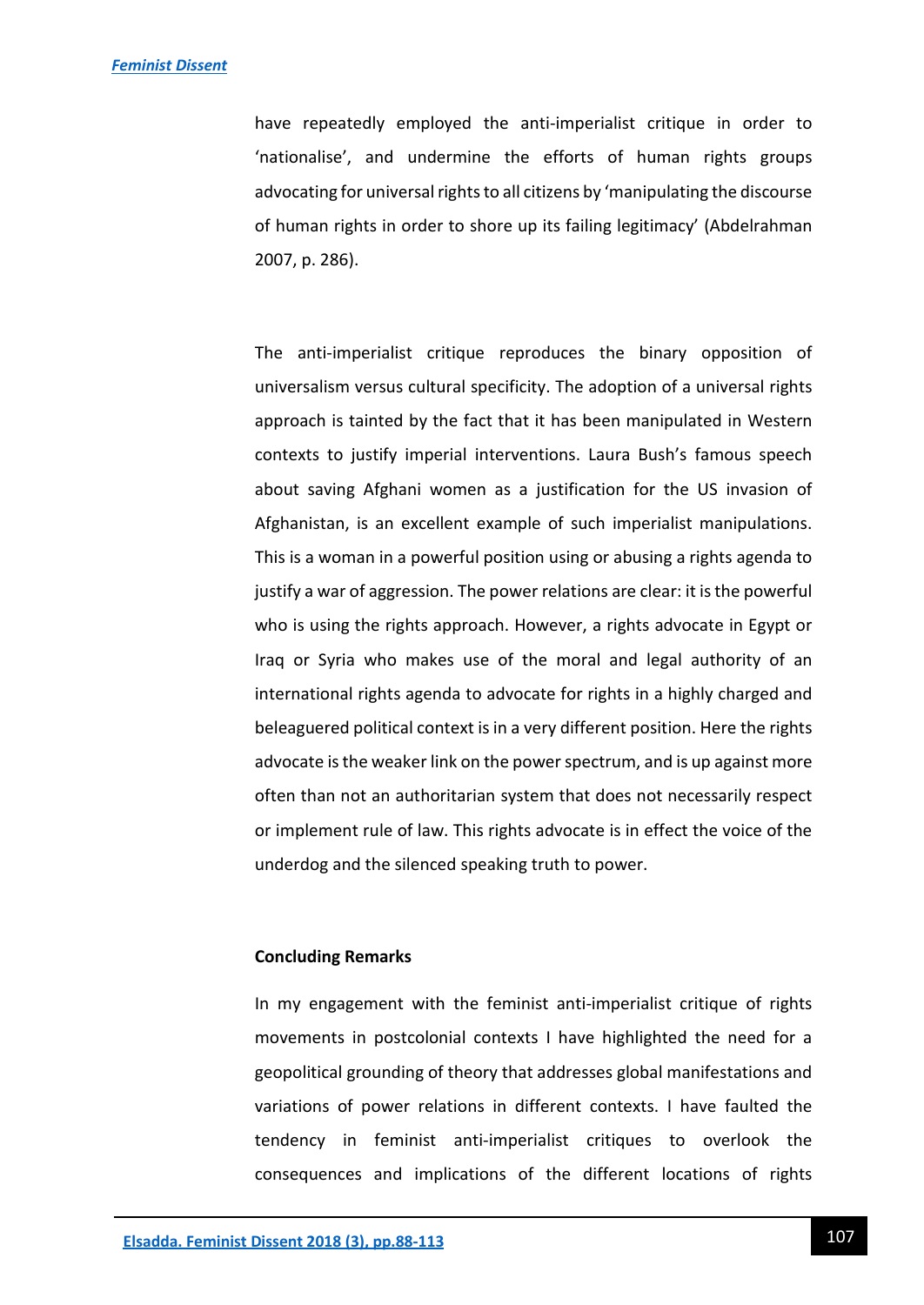advocates in different contexts and have argued for contextualisation as an imperative for bridging the gap between theory and practice. Contextualisation here is both geographical and historical: it is about the details of a particular struggle in a specific location and at a particular moment in history. Contextualisation will illuminate the power spectrum in different geographies and can help in avoiding ahistorical renderings of struggles for justice. With reference to the history of the women's movement in Egypt, it would be totally ahistorical to undermine the interaction/exchanges and contribution of Egyptian feminists to the conceptualisation and formulation of ideas and rights movements. It would be ahistorical and reductionist to confine their engagement with rights discourses to the time when the UN became a key factor in furthering women's rights agendas. The story is much richer and much more nuanced.

This plea to historicise and to stay focused on the global/local variations in power relations is admittedly a huge challenge and a massive responsibility, as it requires a constant reappraisal of our critical lens and our tools for understanding and making sense of the world. From the standpoint of a feminist contestation of power grounded in theory and praxis, it will enable us all to avoid the pitfalls of our interpretive frameworks becoming normative dogma.

**Hoda Elsadda** is Professor of English and Comparative Literature at Cairo University and an activist for women's rights. In 1995, she co-founded and is currently Chairperson of the Board of Governance of the Women and Memory Forum (www.wmf.org.eg), an Egyptian research organisation that focuses on the production of knowledge on gender in Arab cultural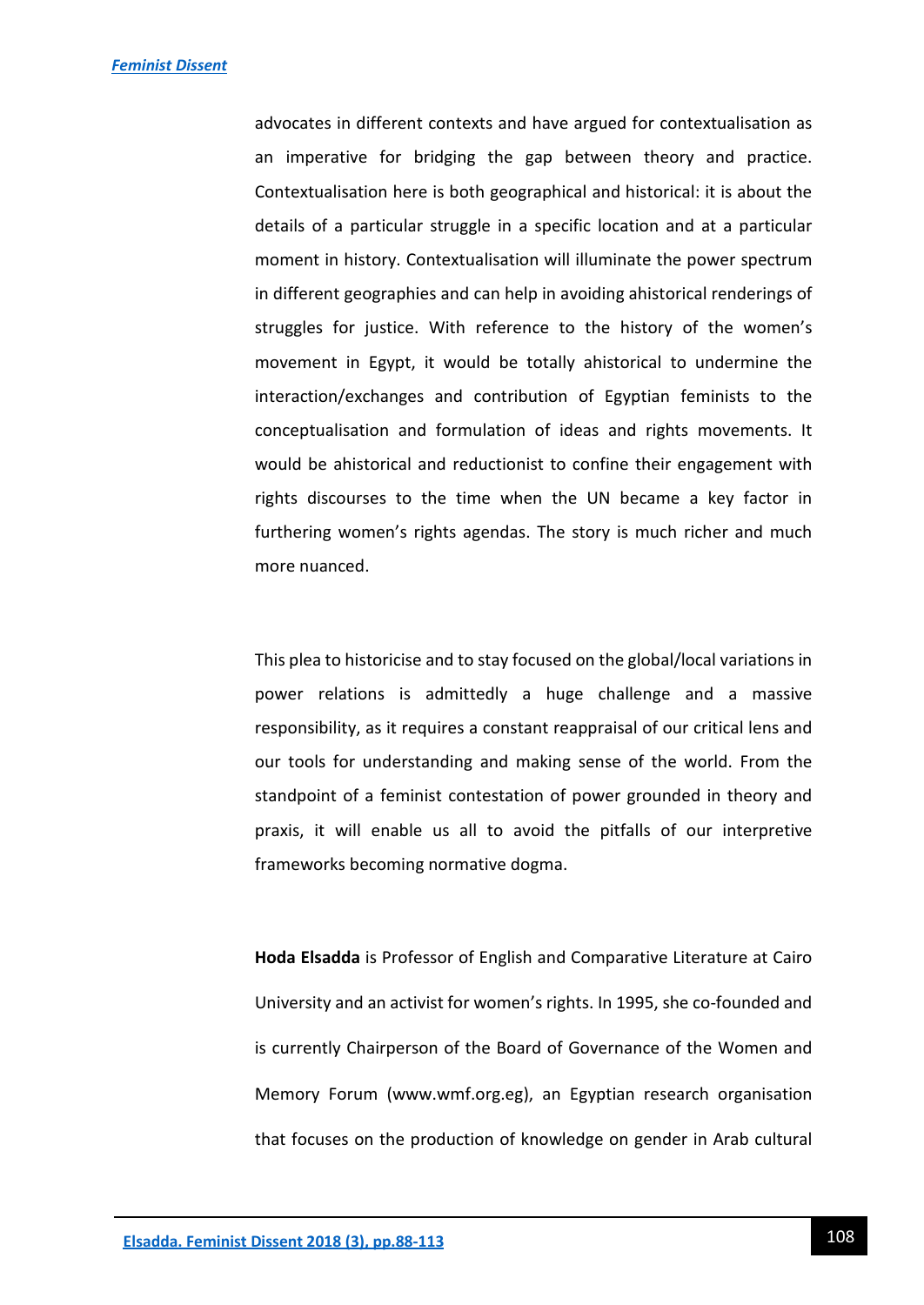history. Her research interests are in the areas of gender studies, women's rights, and oral history. She is author of: *Gender, Nation and the Arabic Novel: Egypt: 1892-2008* (Edinburgh University Press and Syracuse University Press, 2012).

# **References**

Abdelrahman, M. (2007) The nationalization of the human rights debate in Egypt. *Nations and Nationalism*, 13 (2): 285-300.

Abu-Lughod, L. (2002) Do Muslim women really need saving? Anthropological reflections on cultural relativism and its others. *American anthropologist*, 104 (3): 783-90.

Abu-Lughod, L. (2013) *Do Muslim women need saving?* Cambridge, Mass. and London: Harvard University Press.

Abu-Lughod, L. and Mikdashi, M. (2012a) Tradition and the anti-politics machine: DAM seduced by the "honor crime". *Jadaliyya*, 23 November, [https://goo.gl/5tPvLW.](https://goo.gl/5tPvLW)

Abu-Lughod, L. and Mikdashi, M. (2012b) Honoring solidarity during contentious debates… A letter to DAM from Lila Abu-Lughod and Maya Mikdashi. *Jadaliyya*, 26 December[, https://goo.gl/K6K4Xo.](https://goo.gl/K6K4Xo)

Amar, P. (2011) Turning the gendered politics of the security state inside out? *International feminist journal of politics*, 13 (3): 299–328.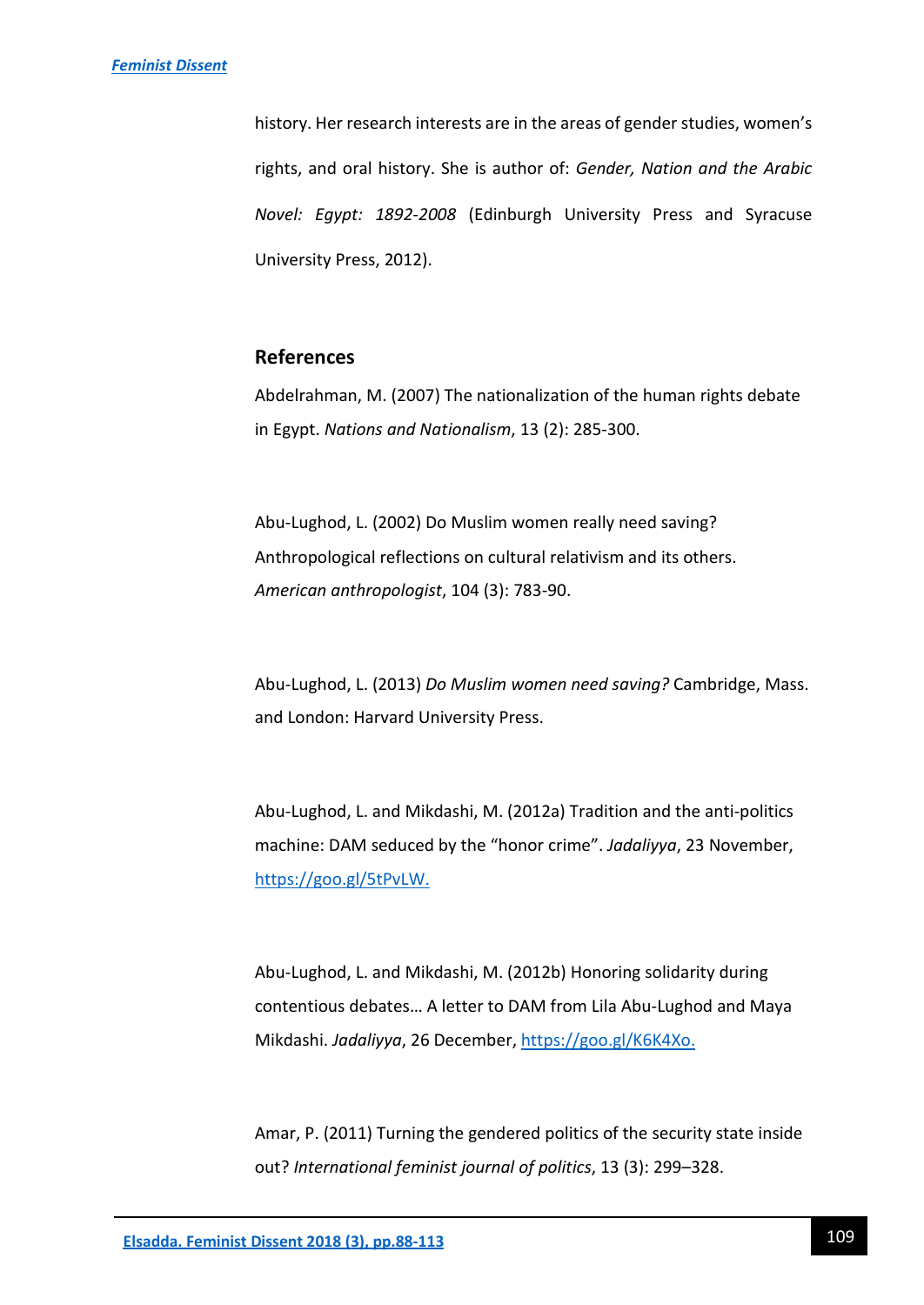An-Naim, A. (2014) Human rights and its inherent liberal relativism. *Opendemocracy*, 25 August. [https://goo.gl/jvyfqU.](https://goo.gl/jvyfqU)

Baxi, U. (2006) *The future of human rights*. Second edition. New Delhi: Oxford University Press.

Boutcher, S. A. and Chua, L. J. eds. (2018) Law, social movements, and mobilization across contexts. Special issue of *Law and Policy*, 4 (1) January.

Brown, W. (1995) *States of injury: power and freedom in late modernity*. Princeton, New Jersey: Princeton University Press.

Brown, W. (2004) 'The most we can hope for…' human rights and the politics of fatalism. *The South Atlantic quarterly*, 103 (2/3): 451-63.

Chanock, M. (2000) 'Culture' and human rights: orientalizing, occidentalizing and authenticity. In Mamdani, M. ed. *Beyond rights talk and culture talk: comparative essays on the politics of rights and culture*. New York: St Martin's Press: 15-36.

Cornwall, A. and Molyneux, M. (2006) The politics of rights – dilemmas for feminist praxis: an introduction. *Third World quarterly*, 27 (7): 1175- 91.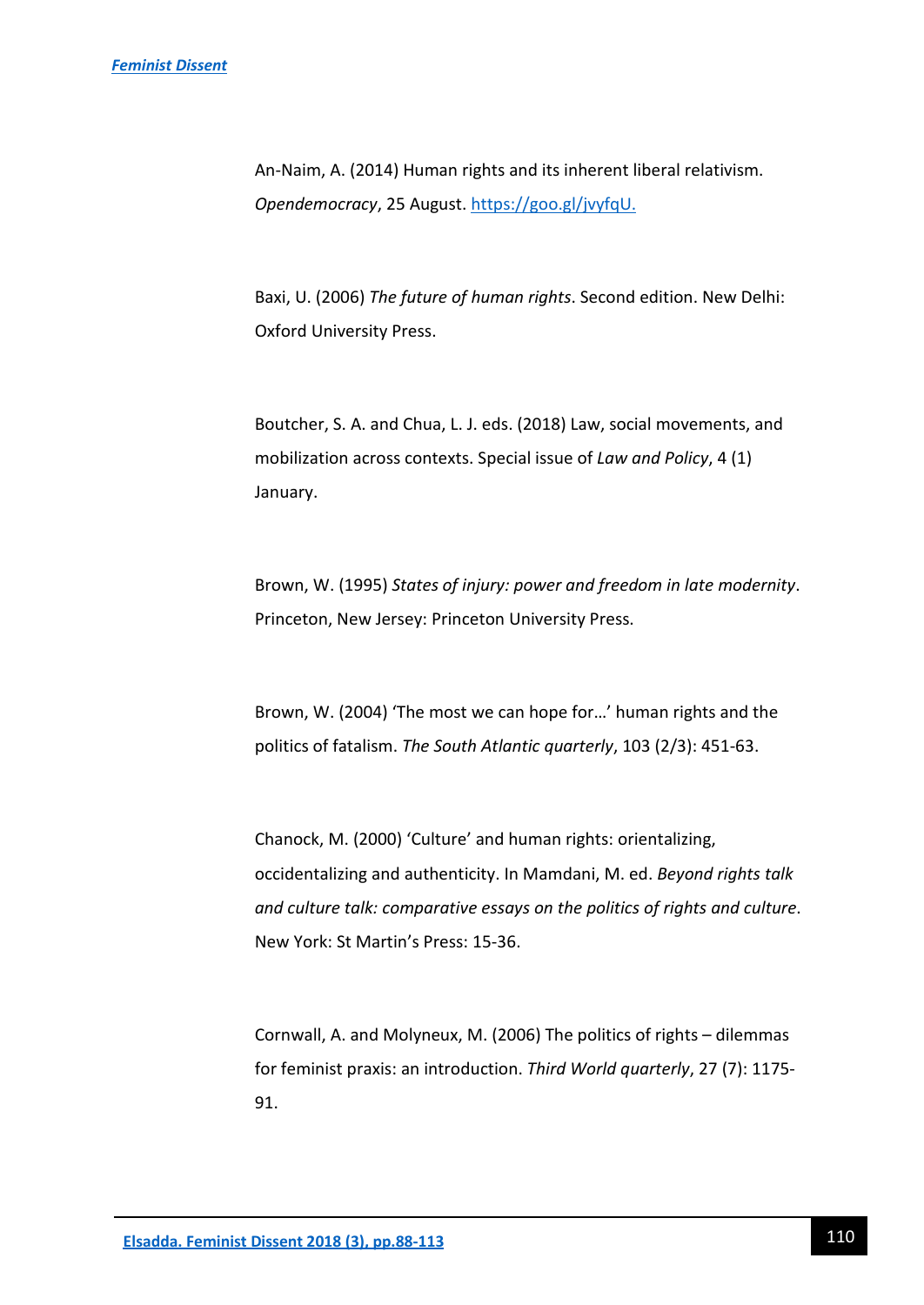El-Ghobashy, M. (2008) Constitutionalist contention in contemporary Egypt. *American Behavioral Scientist*, 51: 1590-610.

El-Nadeem Center for Rehabilitation of Victims of Violence and Torture, Nazra for Feminist Studies and New Woman Foundation (2013) Sexual assault and rape in Tahrir Square and its vicinity: a compendium of sources 2011-2013. (Accessed 5 March 2013) http://nazra.org/sites/nazra/files/attachments/compilation- of sexualviolence -testimonies between 20111 2013 en.pdf

Elsadda, H. (2011) Women's rights activism in post-Jan 25 Egypt: combating the shadow of the First Lady syndrome in the Arab world. *Middle East Law and Governance*, 3: 84-93.

Hodgson, D. L. (2011) 'These are not our priorities': Maasai women, human rights, and the problem of culture. In: Hodgson, D. L. ed. *Gender and culture at the limit of rights*. Philadelphia: University of Pennsylvania Press: 138-57.

Kandiyoti, D. (2015) The triple whammy: towards the eclipse of women's rights. *OpenDemocracy*, 19 January[, https://goo.gl/mXPq3q.](https://goo.gl/mXPq3q)

Mutua, M. (2001) Savages, victims, and saviors: the metaphor of human rights. *Harvard international law journal*, 42: 201-45.

Nafar, T. et al. (2012) DAM responds: on tradition and the anti-politics of the machine. *Jadaliyya*, 26 December,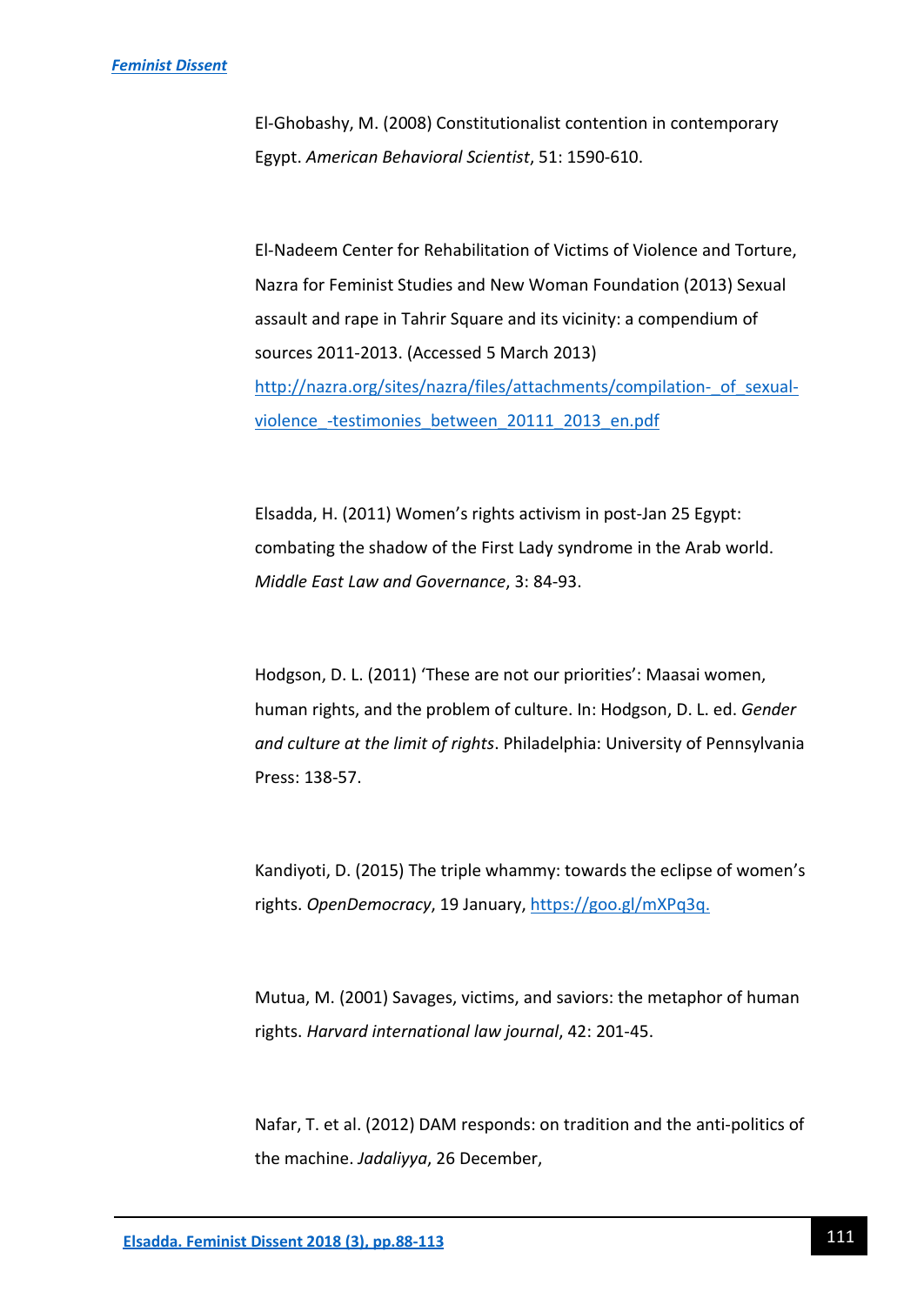#### *[Feminist Dissent](https://journals.warwick.ac.uk/index.php/feministdissent/index)*

[http://www.jadaliyya.com/Details/27683/DAM-Responds-On-Tradition](http://www.jadaliyya.com/Details/27683/DAM-Responds-On-Tradition-and-the-Anti-Politics-of-the-Machine)[and-the-Anti-Politics-of-the-Machine.](http://www.jadaliyya.com/Details/27683/DAM-Responds-On-Tradition-and-the-Anti-Politics-of-the-Machine)

Rajagopal, B. (2008) Counter-hegemonic international law. In Falk, R. & Rajagopa, B. eds. *International law and the Third World: reshaping justice*. New York: Routledge Cavendish: 63-79.

Said, E. (1983) Traveling theory. In *The world, the text, and the critic*. London: Faber and Faber: 226-47.

Said, E. (2001) Traveling theory reconsidered. In *Reflections on exile and other literary and cultural essays*. London: Granta Books: 436-52.

Scott, J. (2002) Feminist reverberations. *Differences: a journal of feminist cultural studies*, 13 (3): 1-23.

Sen, A. (2009) *The idea of justice*. Cambridge, Massachusetts: The Belknap Press of Harvard University Press.

Stephen, L. (2011) 'The rights to speak and to be heard: women's interpretations of rights discourses in the Oaxaca social movement. In Hodgson, D. L. ed. *Gender and culture at the limit of rights*. Philadelphia: University of Pennsylvania Press: 161-79.